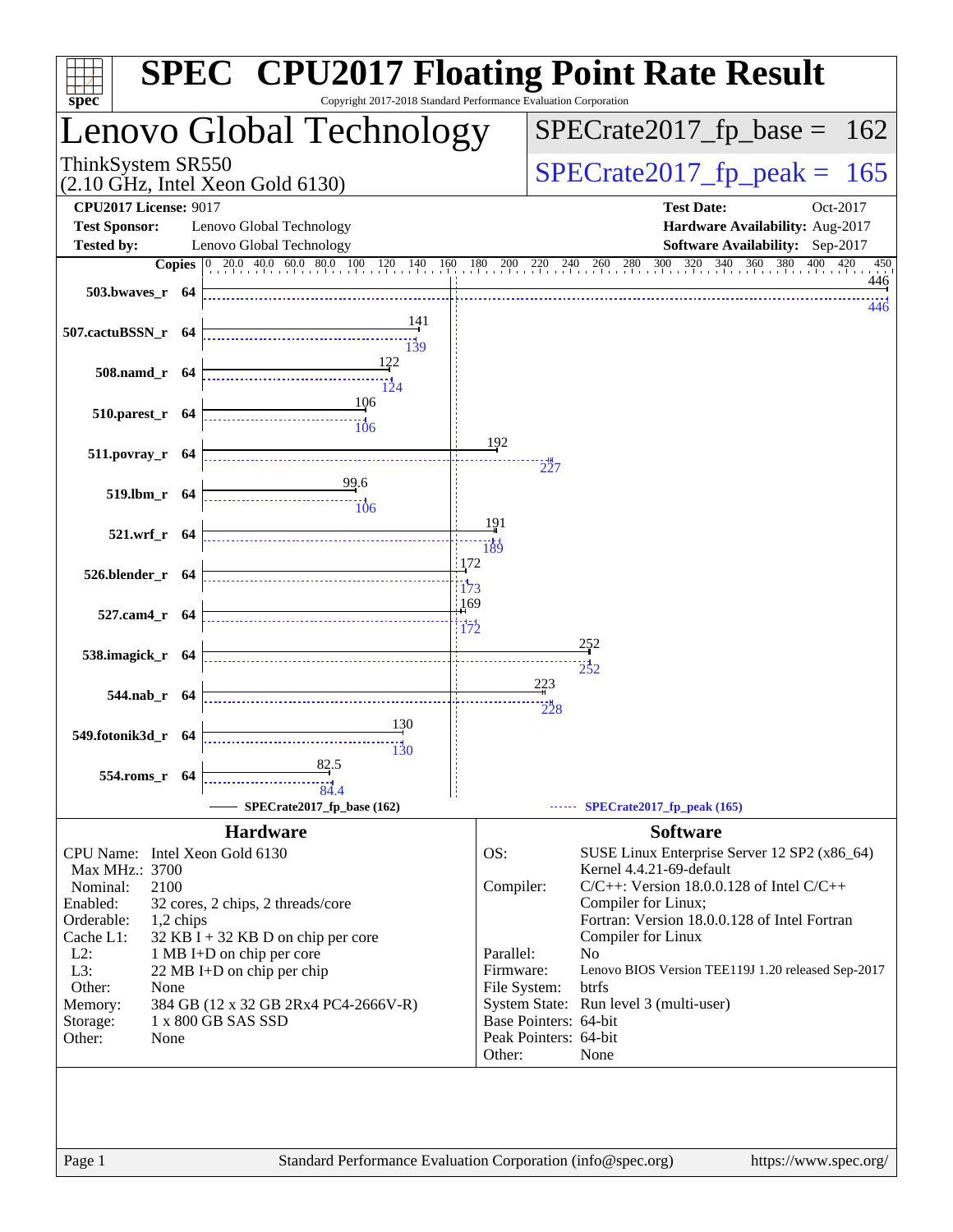

# **[SPEC CPU2017 Floating Point Rate Result](http://www.spec.org/auto/cpu2017/Docs/result-fields.html#SPECCPU2017FloatingPointRateResult)**

Copyright 2017-2018 Standard Performance Evaluation Corporation

# Lenovo Global Technology

(2.10 GHz, Intel Xeon Gold 6130)

ThinkSystem SR550<br>(2.10 GHz, Intel Xeon Gold 6130) [SPECrate2017\\_fp\\_peak =](http://www.spec.org/auto/cpu2017/Docs/result-fields.html#SPECrate2017fppeak) 165

 $SPECTate2017_fp\_base = 162$ 

**[Test Sponsor:](http://www.spec.org/auto/cpu2017/Docs/result-fields.html#TestSponsor)** Lenovo Global Technology **[Hardware Availability:](http://www.spec.org/auto/cpu2017/Docs/result-fields.html#HardwareAvailability)** Aug-2017

**[CPU2017 License:](http://www.spec.org/auto/cpu2017/Docs/result-fields.html#CPU2017License)** 9017 **[Test Date:](http://www.spec.org/auto/cpu2017/Docs/result-fields.html#TestDate)** Oct-2017 **[Tested by:](http://www.spec.org/auto/cpu2017/Docs/result-fields.html#Testedby)** Lenovo Global Technology **[Software Availability:](http://www.spec.org/auto/cpu2017/Docs/result-fields.html#SoftwareAvailability)** Sep-2017

#### **[Results Table](http://www.spec.org/auto/cpu2017/Docs/result-fields.html#ResultsTable)**

|                                 | <b>Base</b>   |                |       |                | <b>Peak</b>  |                |            |               |                |              |                |              |                |              |
|---------------------------------|---------------|----------------|-------|----------------|--------------|----------------|------------|---------------|----------------|--------------|----------------|--------------|----------------|--------------|
| <b>Benchmark</b>                | <b>Copies</b> | <b>Seconds</b> | Ratio | <b>Seconds</b> | <b>Ratio</b> | <b>Seconds</b> | Ratio      | <b>Copies</b> | <b>Seconds</b> | <b>Ratio</b> | <b>Seconds</b> | <b>Ratio</b> | <b>Seconds</b> | <b>Ratio</b> |
| 503.bwaves_r                    | 64            | 1439           | 446   | 1437           | 447          | 1438           | 446        | 64            | 1437           | 447          | 1438           | 446          | 1438           | 446          |
| 507.cactuBSSN r                 | 64            | 576            | 141   | 575            | <b>141</b>   | 574            | 141        | 64            | 583            | 139          | 584            | 139          | 583            | <u>139</u>   |
| $508$ .namd $r$                 | 64            | 500            | 122   | 499            | 122          | 502            | 121        | 64            | 495            | 123          | 492            | 124          | 492            | 124          |
| 510.parest_r                    | 64            | 1580           | 106   | 1578           | 106          | 1577           | 106        | 64            | 1579           | 106          | 1576           | 106          | 1585           | 106          |
| 511.povray_r                    | 64            | 777            | 192   | 777            | 192          | 780            | 192        | 64            | 663            | 225          | 659            | <u>227</u>   | 655            | 228          |
| 519.lbm r                       | 64            | 678            | 99.5  | 677            | 99.6         | 676            | 99.8       | 64            | 636            | 106          | 634            | 106          | 634            | 106          |
| $521$ .wrf r                    | 64            | 756            | 190   | 750            | 191          | 748            | 192        | 64            | 759            | 189          | 739            | 194          | 757            | <u>189</u>   |
| 526.blender r                   | 64            | 569            | 171   | 568            | 172          | 568            | <u>172</u> | 64            | 565            | 173          | 565            | <u>173</u>   | 565            | 173          |
| 527.cam4 r                      | 64            | 664            | 169   | 654            | 171          | 666            | 168        | 64            | 652            | 172          | 652            | 172          | 628            | 178          |
| 538.imagick_r                   | 64            | 632            | 252   | 631            | 252          | 630            | 253        | 64            | 630            | 253          | 631            | 252          | 631            | 252          |
| $544$ .nab_r                    | 64            | 483            | 223   | 486            | 221          | 482            | 223        | 64            | 476            | 226          | 473            | 228          | 472            | 228          |
| 549.fotonik3d r                 | 64            | 1914           | 130   | 1911           | 131          | 1912           | 130        | 64            | 1913           | 130          | 1913           | <b>130</b>   | 1913           | 130          |
| $554$ .roms $r$                 | 64            | 1233           | 82.5  | 1233           | 82.5         | 1229           | 82.7       | 64            | 1206           | 84.3         | 1197           | 84.9         | 1205           | 84.4         |
| $SPECrate2017$ fp base =<br>162 |               |                |       |                |              |                |            |               |                |              |                |              |                |              |

**[SPECrate2017\\_fp\\_peak =](http://www.spec.org/auto/cpu2017/Docs/result-fields.html#SPECrate2017fppeak) 165**

Results appear in the [order in which they were run.](http://www.spec.org/auto/cpu2017/Docs/result-fields.html#RunOrder) Bold underlined text [indicates a median measurement.](http://www.spec.org/auto/cpu2017/Docs/result-fields.html#Median)

#### **[Submit Notes](http://www.spec.org/auto/cpu2017/Docs/result-fields.html#SubmitNotes)**

 The numactl mechanism was used to bind copies to processors. The config file option 'submit' was used to generate numactl commands to bind each copy to a specific processor. For details, please see the config file.

#### **[Operating System Notes](http://www.spec.org/auto/cpu2017/Docs/result-fields.html#OperatingSystemNotes)**

Stack size set to unlimited using "ulimit -s unlimited"

#### **[General Notes](http://www.spec.org/auto/cpu2017/Docs/result-fields.html#GeneralNotes)**

Environment variables set by runcpu before the start of the run: LD\_LIBRARY\_PATH = "/home/cpu2017.1.0.2.ic18.0/lib/ia32:/home/cpu2017.1.0.2.ic18.0/lib/intel64" LD\_LIBRARY\_PATH = "\$LD\_LIBRARY\_PATH:/home/cpu2017.1.0.2.ic18.0/je5.0.1-32:/home/cpu2017.1.0.2.ic18.0/je5.0.1-64" Binaries compiled on a system with 1x Intel Core i7-4790 CPU + 32GB RAM memory using Redhat Enterprise Linux 7.4 Transparent Huge Pages enabled by default Prior to runcpu invocation Filesystem page cache synced and cleared with: sync; echo 3> /proc/sys/vm/drop\_caches runcpu command invoked through numactl i.e.: numactl --interleave=all runcpu <etc>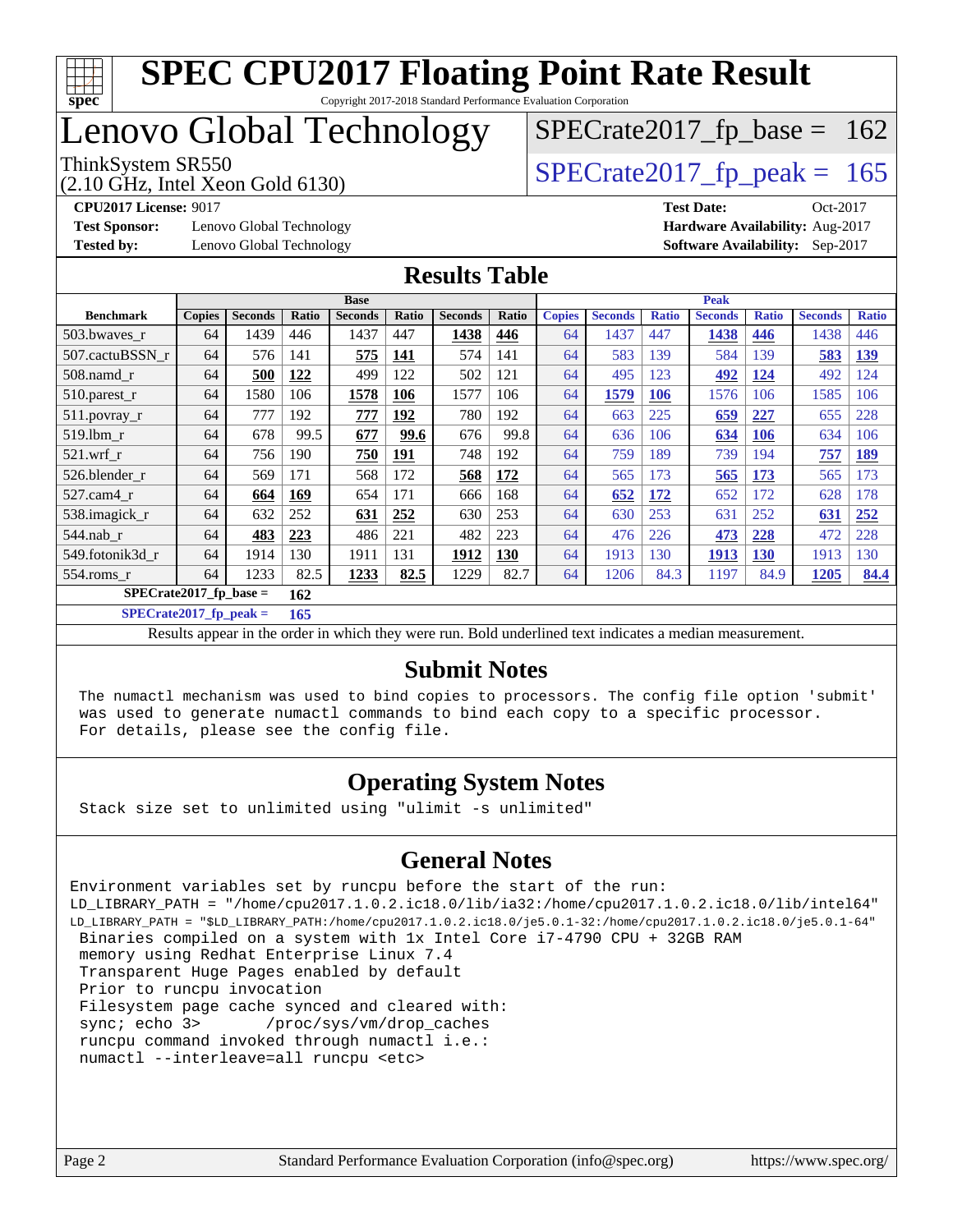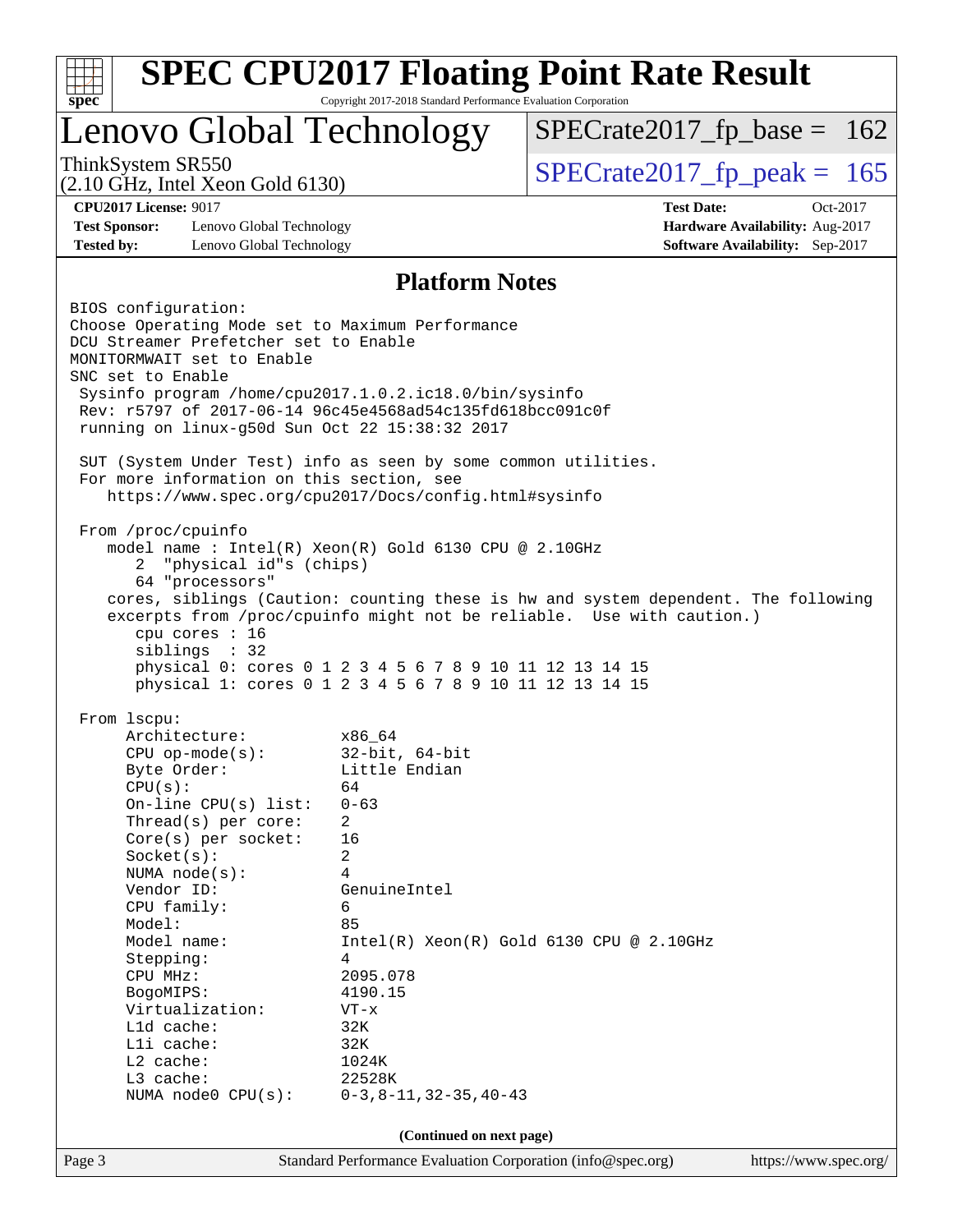| Lenovo Global Technology<br>$SPECrate2017_fp\_base = 162$<br>ThinkSystem SR550<br>$SPECTate2017$ _fp_peak = 165<br>$(2.10 \text{ GHz}, \text{Intel Xeon Gold } 6130)$<br><b>CPU2017 License: 9017</b><br><b>Test Date:</b><br>Oct-2017<br><b>Test Sponsor:</b><br>Lenovo Global Technology<br>Hardware Availability: Aug-2017<br><b>Tested by:</b><br>Software Availability: Sep-2017<br>Lenovo Global Technology<br><b>Platform Notes (Continued)</b><br>$4-7, 12-15, 36-39, 44-47$<br>NUMA nodel $CPU(s)$ :<br>$16 - 19, 24 - 27, 48 - 51, 56 - 59$<br>NUMA $node2$ $CPU(s)$ :<br>$20 - 23, 28 - 31, 52 - 55, 60 - 63$<br>NUMA node3 CPU(s):<br>Flags:<br>fpu vme de pse tsc msr pae mce cx8 apic sep mtrr pge mca cmov<br>pat pse36 clflush dts acpi mmx fxsr sse sse2 ss ht tm pbe syscall nx pdpelgb rdtscp<br>lm constant_tsc art arch_perfmon pebs bts rep_good nopl xtopology nonstop_tsc<br>aperfmperf eagerfpu pni pclmulqdq dtes64 ds_cpl vmx smx est tm2 ssse3 sdbg fma cx16<br>xtpr pdcm pcid dca sse4_1 sse4_2 x2apic movbe popcnt tsc_deadline_timer aes xsave<br>avx f16c rdrand lahf_lm abm 3dnowprefetch ida arat epb pln pts dtherm intel_pt<br>tpr_shadow vnmi flexpriority ept vpid fsgsbase tsc_adjust bmil hle avx2 smep bmi2<br>erms invpcid rtm cqm mpx avx512f avx512dq rdseed adx smap clflushopt clwb avx512cd<br>avx512bw avx512vl xsaveopt xsavec xgetbvl cqm_llc cqm_occup_llc<br>/proc/cpuinfo cache data<br>cache size : $22528$ KB<br>From numactl --hardware WARNING: a numactl 'node' might or might not correspond to a<br>physical chip.<br>$available: 4 nodes (0-3)$<br>node 0 cpus: 0 1 2 3 8 9 10 11 32 33 34 35 40 41 42 43<br>node 0 size: 96357 MB<br>node 0 free: 95566 MB<br>node 1 cpus: 4 5 6 7 12 13 14 15 36 37 38 39 44 45 46 47<br>node 1 size: 96753 MB<br>node 1 free: 95743 MB<br>node 2 cpus: 16 17 18 19 24 25 26 27 48 49 50 51 56 57 58 59<br>node 2 size: 96753 MB<br>node 2 free: 96152 MB<br>node 3 cpus: 20 21 22 23 28 29 30 31 52 53 54 55 60 61 62 63<br>node 3 size: 96750 MB<br>node 3 free: 96082 MB<br>node distances:<br>node<br>$\mathbf{0}$<br>2<br>3<br>1<br>0 :<br>21<br>10<br>11<br>21<br>1:<br>21<br>11<br>10<br>21<br>2:<br>21<br>21<br>10<br>11<br>3:<br>11<br>21<br>21<br>10<br>From /proc/meminfo<br>MemTotal:<br>395893228 kB<br>HugePages_Total:<br>0<br>Hugepagesize:<br>2048 kB<br>From /etc/*release* /etc/*version*<br>SuSE-release:<br>SUSE Linux Enterprise Server 12 (x86_64)<br>$VERSION = 12$<br>(Continued on next page)<br>Page 4<br>Standard Performance Evaluation Corporation (info@spec.org) | <b>SPEC CPU2017 Floating Point Rate Result</b><br>Copyright 2017-2018 Standard Performance Evaluation Corporation<br>$spec*$ |  |
|-------------------------------------------------------------------------------------------------------------------------------------------------------------------------------------------------------------------------------------------------------------------------------------------------------------------------------------------------------------------------------------------------------------------------------------------------------------------------------------------------------------------------------------------------------------------------------------------------------------------------------------------------------------------------------------------------------------------------------------------------------------------------------------------------------------------------------------------------------------------------------------------------------------------------------------------------------------------------------------------------------------------------------------------------------------------------------------------------------------------------------------------------------------------------------------------------------------------------------------------------------------------------------------------------------------------------------------------------------------------------------------------------------------------------------------------------------------------------------------------------------------------------------------------------------------------------------------------------------------------------------------------------------------------------------------------------------------------------------------------------------------------------------------------------------------------------------------------------------------------------------------------------------------------------------------------------------------------------------------------------------------------------------------------------------------------------------------------------------------------------------------------------------------------------------------------------------------------------------------------------------------------------------------------------------------------------------------------------------------------------------------------------------------------------------------------------------------------------------------------------------------------------------------------------------------------------------------------------|------------------------------------------------------------------------------------------------------------------------------|--|
|                                                                                                                                                                                                                                                                                                                                                                                                                                                                                                                                                                                                                                                                                                                                                                                                                                                                                                                                                                                                                                                                                                                                                                                                                                                                                                                                                                                                                                                                                                                                                                                                                                                                                                                                                                                                                                                                                                                                                                                                                                                                                                                                                                                                                                                                                                                                                                                                                                                                                                                                                                                                 |                                                                                                                              |  |
|                                                                                                                                                                                                                                                                                                                                                                                                                                                                                                                                                                                                                                                                                                                                                                                                                                                                                                                                                                                                                                                                                                                                                                                                                                                                                                                                                                                                                                                                                                                                                                                                                                                                                                                                                                                                                                                                                                                                                                                                                                                                                                                                                                                                                                                                                                                                                                                                                                                                                                                                                                                                 |                                                                                                                              |  |
|                                                                                                                                                                                                                                                                                                                                                                                                                                                                                                                                                                                                                                                                                                                                                                                                                                                                                                                                                                                                                                                                                                                                                                                                                                                                                                                                                                                                                                                                                                                                                                                                                                                                                                                                                                                                                                                                                                                                                                                                                                                                                                                                                                                                                                                                                                                                                                                                                                                                                                                                                                                                 |                                                                                                                              |  |
|                                                                                                                                                                                                                                                                                                                                                                                                                                                                                                                                                                                                                                                                                                                                                                                                                                                                                                                                                                                                                                                                                                                                                                                                                                                                                                                                                                                                                                                                                                                                                                                                                                                                                                                                                                                                                                                                                                                                                                                                                                                                                                                                                                                                                                                                                                                                                                                                                                                                                                                                                                                                 |                                                                                                                              |  |
|                                                                                                                                                                                                                                                                                                                                                                                                                                                                                                                                                                                                                                                                                                                                                                                                                                                                                                                                                                                                                                                                                                                                                                                                                                                                                                                                                                                                                                                                                                                                                                                                                                                                                                                                                                                                                                                                                                                                                                                                                                                                                                                                                                                                                                                                                                                                                                                                                                                                                                                                                                                                 |                                                                                                                              |  |
|                                                                                                                                                                                                                                                                                                                                                                                                                                                                                                                                                                                                                                                                                                                                                                                                                                                                                                                                                                                                                                                                                                                                                                                                                                                                                                                                                                                                                                                                                                                                                                                                                                                                                                                                                                                                                                                                                                                                                                                                                                                                                                                                                                                                                                                                                                                                                                                                                                                                                                                                                                                                 |                                                                                                                              |  |
|                                                                                                                                                                                                                                                                                                                                                                                                                                                                                                                                                                                                                                                                                                                                                                                                                                                                                                                                                                                                                                                                                                                                                                                                                                                                                                                                                                                                                                                                                                                                                                                                                                                                                                                                                                                                                                                                                                                                                                                                                                                                                                                                                                                                                                                                                                                                                                                                                                                                                                                                                                                                 |                                                                                                                              |  |
| https://www.spec.org/                                                                                                                                                                                                                                                                                                                                                                                                                                                                                                                                                                                                                                                                                                                                                                                                                                                                                                                                                                                                                                                                                                                                                                                                                                                                                                                                                                                                                                                                                                                                                                                                                                                                                                                                                                                                                                                                                                                                                                                                                                                                                                                                                                                                                                                                                                                                                                                                                                                                                                                                                                           |                                                                                                                              |  |
|                                                                                                                                                                                                                                                                                                                                                                                                                                                                                                                                                                                                                                                                                                                                                                                                                                                                                                                                                                                                                                                                                                                                                                                                                                                                                                                                                                                                                                                                                                                                                                                                                                                                                                                                                                                                                                                                                                                                                                                                                                                                                                                                                                                                                                                                                                                                                                                                                                                                                                                                                                                                 |                                                                                                                              |  |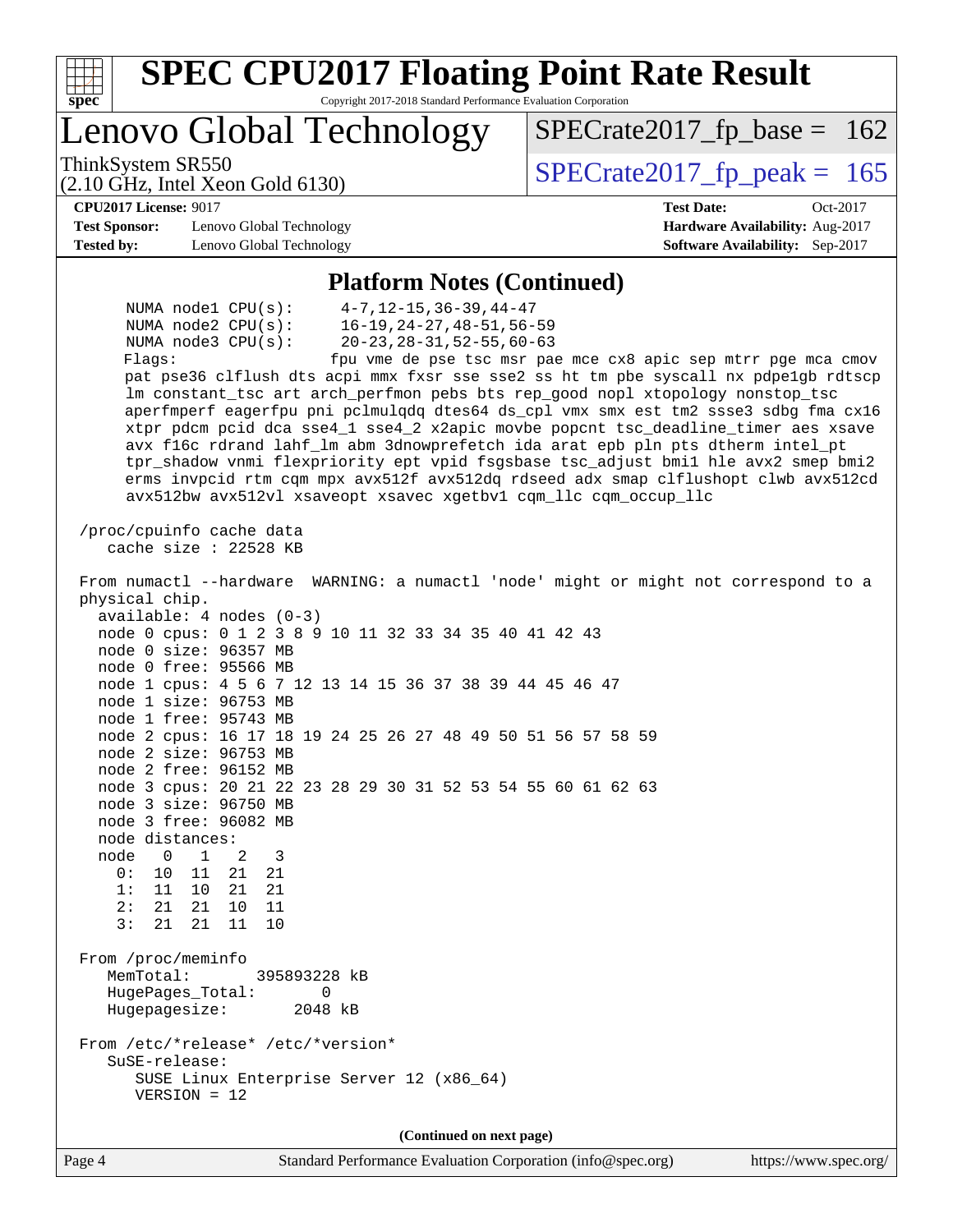| <b>SPEC CPU2017 Floating Point Rate Result</b><br>spec<br>Copyright 2017-2018 Standard Performance Evaluation Corporation                                                                                                                                                                                                                                                                                                                                                               |                                                                                                     |  |  |  |  |
|-----------------------------------------------------------------------------------------------------------------------------------------------------------------------------------------------------------------------------------------------------------------------------------------------------------------------------------------------------------------------------------------------------------------------------------------------------------------------------------------|-----------------------------------------------------------------------------------------------------|--|--|--|--|
| Lenovo Global Technology                                                                                                                                                                                                                                                                                                                                                                                                                                                                | $SPECrate2017_fp\_base = 162$                                                                       |  |  |  |  |
| ThinkSystem SR550<br>$(2.10 \text{ GHz}, \text{Intel Xeon Gold } 6130)$                                                                                                                                                                                                                                                                                                                                                                                                                 | $SPECTate2017$ _fp_peak = 165                                                                       |  |  |  |  |
| <b>CPU2017 License: 9017</b><br><b>Test Sponsor:</b><br>Lenovo Global Technology<br><b>Tested by:</b><br>Lenovo Global Technology                                                                                                                                                                                                                                                                                                                                                       | <b>Test Date:</b><br>Oct-2017<br>Hardware Availability: Aug-2017<br>Software Availability: Sep-2017 |  |  |  |  |
| <b>Platform Notes (Continued)</b>                                                                                                                                                                                                                                                                                                                                                                                                                                                       |                                                                                                     |  |  |  |  |
| $PATCHLEVEL = 2$<br># This file is deprecated and will be removed in a future service pack or release.<br># Please check /etc/os-release for details about this release.<br>os-release:<br>NAME="SLES"<br>VERSION="12-SP2"<br>VERSION_ID="12.2"<br>PRETTY_NAME="SUSE Linux Enterprise Server 12 SP2"<br>ID="sles"<br>$ANSI$ _COLOR=" $0:32$ "<br>CPE_NAME="cpe:/o:suse:sles:12:sp2"<br>uname $-a$ :<br>Linux linux-g50d 4.4.21-69-default #1 SMP Tue Oct 25 10:58:20 UTC 2016 (9464f67) |                                                                                                     |  |  |  |  |
| x86_64 x86_64 x86_64 GNU/Linux<br>run-level 3 Oct 22 05:26                                                                                                                                                                                                                                                                                                                                                                                                                              |                                                                                                     |  |  |  |  |
| SPEC is set to: /home/cpu2017.1.0.2.ic18.0<br>Size Used Avail Use% Mounted on<br>Filesystem<br>Type<br>$/$ dev $/$ sda2<br>btrfs 744G 121G 623G 17% / home                                                                                                                                                                                                                                                                                                                              |                                                                                                     |  |  |  |  |
| Additional information from dmidecode follows. WARNING: Use caution when you interpret<br>this section. The 'dmidecode' program reads system data which is "intended to allow<br>hardware to be accurately determined", but the intent may not be met, as there are<br>frequent changes to hardware, firmware, and the "DMTF SMBIOS" standard.<br>BIOS Lenovo - [TEE119J-1.20] - 09/06/2017<br>Memory:<br>12x Hynix HMA84GR7AFR4N-VK 32 GB 2 rank 2666                                  |                                                                                                     |  |  |  |  |
| (End of data from sysinfo program)                                                                                                                                                                                                                                                                                                                                                                                                                                                      |                                                                                                     |  |  |  |  |
| <b>Compiler Version Notes</b>                                                                                                                                                                                                                                                                                                                                                                                                                                                           |                                                                                                     |  |  |  |  |
| 519.1bm_r(base) 538.imagick_r(base, peak) 544.nab_r(base)<br>CC.                                                                                                                                                                                                                                                                                                                                                                                                                        |                                                                                                     |  |  |  |  |
| icc (ICC) 18.0.0 20170811<br>Copyright (C) 1985-2017 Intel Corporation. All rights reserved.                                                                                                                                                                                                                                                                                                                                                                                            |                                                                                                     |  |  |  |  |
| $519.1bm_r(peak) 544.nab_r(peak)$<br>CC.                                                                                                                                                                                                                                                                                                                                                                                                                                                |                                                                                                     |  |  |  |  |

------------------------------------------------------------------------------

icc (ICC) 18.0.0 20170811 Copyright (C) 1985-2017 Intel Corporation. All rights reserved.

**(Continued on next page)**

Page 5 Standard Performance Evaluation Corporation [\(info@spec.org\)](mailto:info@spec.org) <https://www.spec.org/>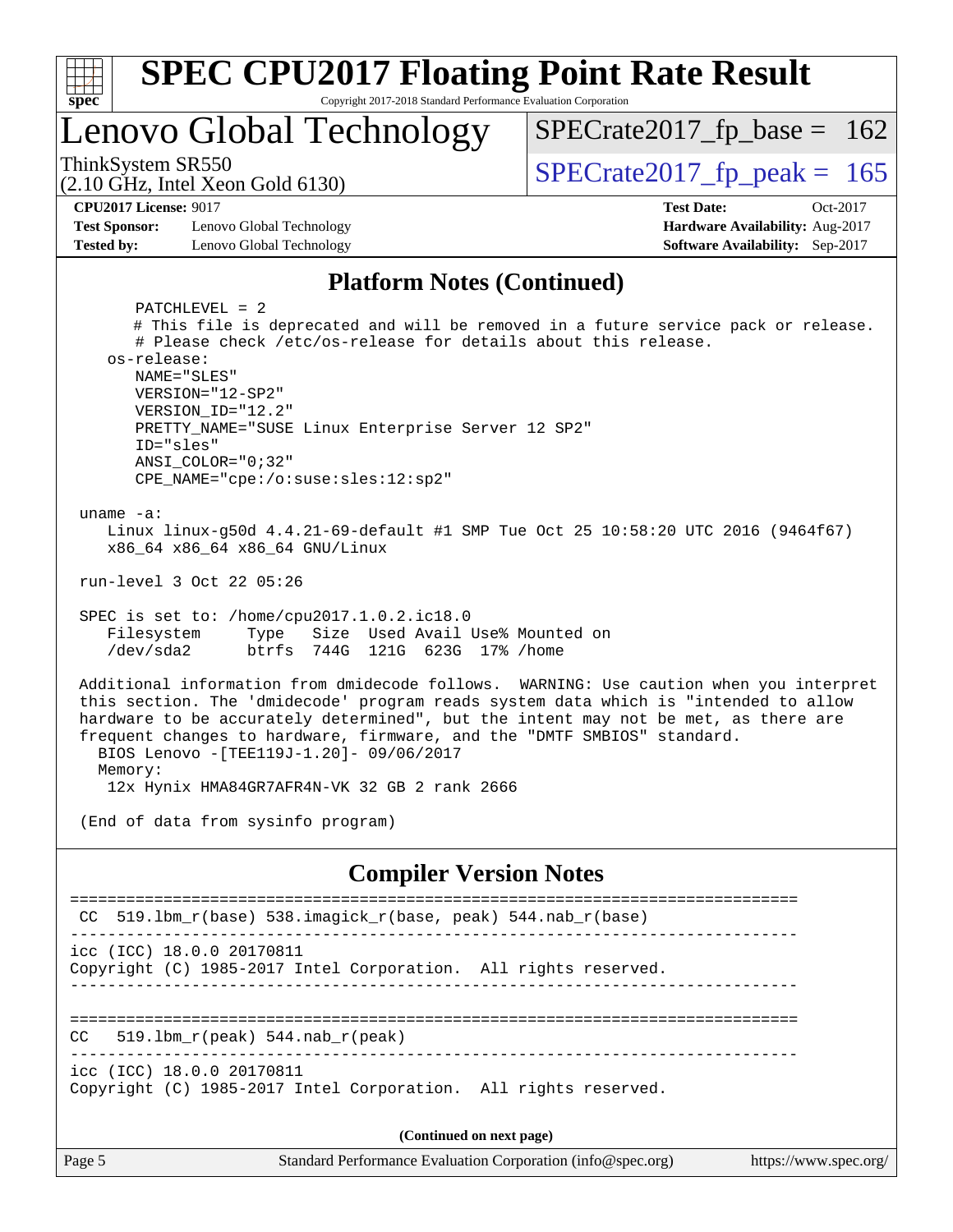| <b>SPEC CPU2017 Floating Point Rate Result</b><br>Copyright 2017-2018 Standard Performance Evaluation Corporation<br>$\mathbf{Spec}^*$ |                                                                                                     |
|----------------------------------------------------------------------------------------------------------------------------------------|-----------------------------------------------------------------------------------------------------|
| Lenovo Global Technology                                                                                                               | $SPECrate2017_fp\_base = 162$                                                                       |
| ThinkSystem SR550<br>$(2.10 \text{ GHz}, \text{Intel Xeon Gold } 6130)$                                                                | $SPECTate2017$ _fp_peak = 165                                                                       |
| <b>CPU2017 License: 9017</b><br><b>Test Sponsor:</b><br>Lenovo Global Technology<br>Lenovo Global Technology<br><b>Tested by:</b>      | <b>Test Date:</b><br>Oct-2017<br>Hardware Availability: Aug-2017<br>Software Availability: Sep-2017 |
| <b>Compiler Version Notes (Continued)</b>                                                                                              |                                                                                                     |
|                                                                                                                                        |                                                                                                     |
| $CXXC 508.namd_r(base) 510.parest_r(base)$                                                                                             |                                                                                                     |
| icpc (ICC) 18.0.0 20170811<br>Copyright (C) 1985-2017 Intel Corporation. All rights reserved.                                          |                                                                                                     |
| CXXC 508.namd_r(peak) 510.parest_r(peak)                                                                                               |                                                                                                     |
| icpc (ICC) 18.0.0 20170811<br>Copyright (C) 1985-2017 Intel Corporation. All rights reserved.                                          |                                                                                                     |
| 511.povray_r(base) 526.blender_r(base)<br>CC.                                                                                          |                                                                                                     |
| icpc (ICC) 18.0.0 20170811<br>Copyright (C) 1985-2017 Intel Corporation. All rights reserved.<br>icc (ICC) 18.0.0 20170811             |                                                                                                     |
| Copyright (C) 1985-2017 Intel Corporation. All rights reserved.                                                                        |                                                                                                     |
| CC 511.povray_r(peak) 526.blender_r(peak)                                                                                              |                                                                                                     |
| icpc (ICC) 18.0.0 20170811<br>Copyright (C) 1985-2017 Intel Corporation. All rights reserved.                                          |                                                                                                     |
| icc (ICC) 18.0.0 20170811<br>Copyright (C) 1985-2017 Intel Corporation. All rights reserved.                                           |                                                                                                     |
|                                                                                                                                        |                                                                                                     |
| FC 507.cactuBSSN_r(base)                                                                                                               |                                                                                                     |
| icpc (ICC) 18.0.0 20170811<br>Copyright (C) 1985-2017 Intel Corporation. All rights reserved.<br>icc (ICC) 18.0.0 20170811             |                                                                                                     |
| Copyright (C) 1985-2017 Intel Corporation. All rights reserved.<br>ifort (IFORT) 18.0.0 20170811                                       |                                                                                                     |
| Copyright (C) 1985-2017 Intel Corporation. All rights reserved.                                                                        |                                                                                                     |
| 507.cactuBSSN_r(peak)<br>FC                                                                                                            |                                                                                                     |
| (Continued on next page)                                                                                                               | Standard Darformence Evelyption Companion (info@eneo.com) bttps://www.                              |

Page 6 Standard Performance Evaluation Corporation [\(info@spec.org\)](mailto:info@spec.org) <https://www.spec.org/>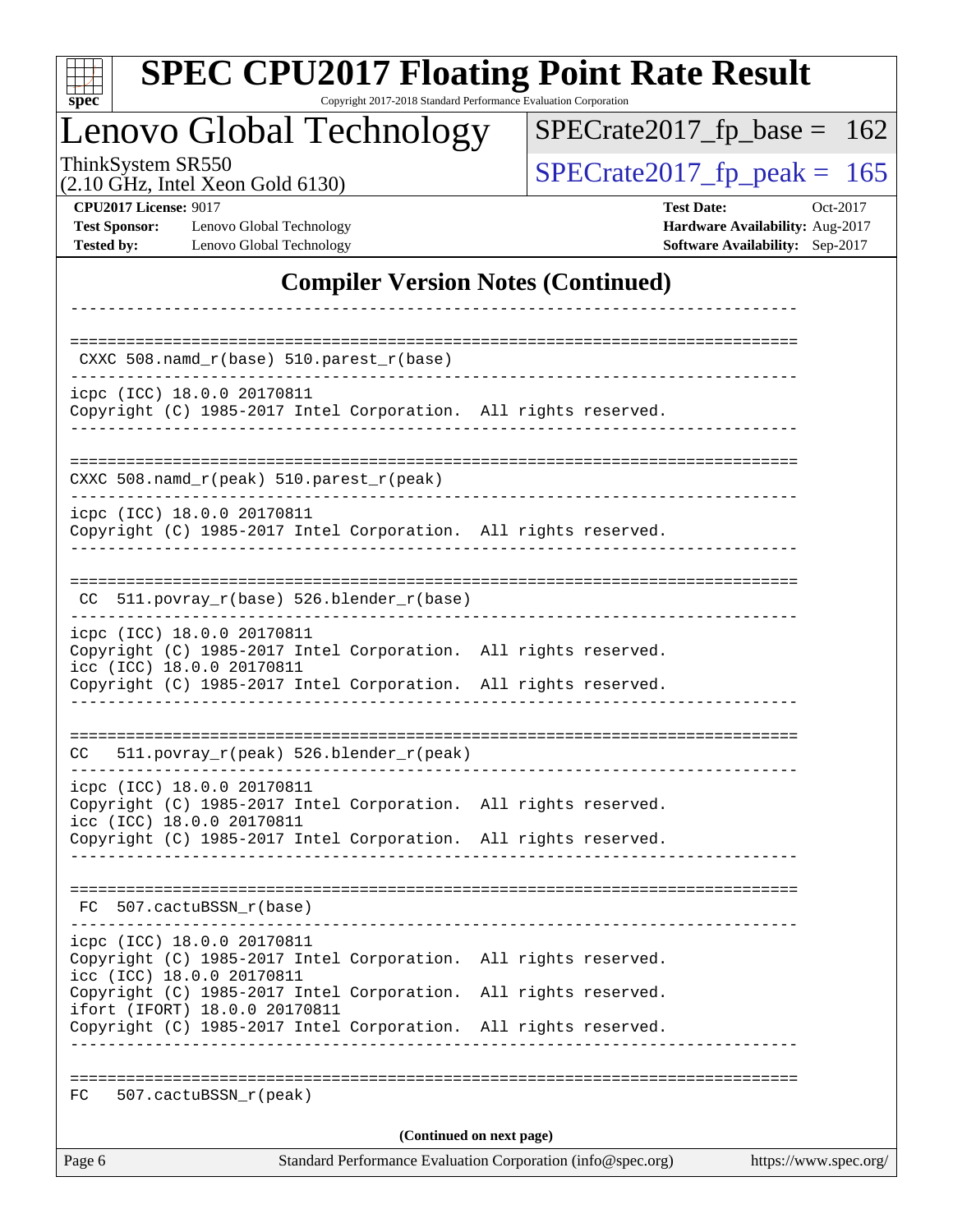

# **[SPEC CPU2017 Floating Point Rate Result](http://www.spec.org/auto/cpu2017/Docs/result-fields.html#SPECCPU2017FloatingPointRateResult)**

Copyright 2017-2018 Standard Performance Evaluation Corporation

Lenovo Global Technology

ThinkSystem SR550<br>  $(2.10 \text{ GHz})$  Intel Xeon Gold 6130)

[SPECrate2017\\_fp\\_base =](http://www.spec.org/auto/cpu2017/Docs/result-fields.html#SPECrate2017fpbase) 162

(2.10 GHz, Intel Xeon Gold 6130)

**[Test Sponsor:](http://www.spec.org/auto/cpu2017/Docs/result-fields.html#TestSponsor)** Lenovo Global Technology **[Hardware Availability:](http://www.spec.org/auto/cpu2017/Docs/result-fields.html#HardwareAvailability)** Aug-2017 **[Tested by:](http://www.spec.org/auto/cpu2017/Docs/result-fields.html#Testedby)** Lenovo Global Technology **[Software Availability:](http://www.spec.org/auto/cpu2017/Docs/result-fields.html#SoftwareAvailability)** Sep-2017

**[CPU2017 License:](http://www.spec.org/auto/cpu2017/Docs/result-fields.html#CPU2017License)** 9017 **[Test Date:](http://www.spec.org/auto/cpu2017/Docs/result-fields.html#TestDate)** Oct-2017

#### **[Compiler Version Notes \(Continued\)](http://www.spec.org/auto/cpu2017/Docs/result-fields.html#CompilerVersionNotes)**

| icpc (ICC) 18.0.0 20170811<br>Copyright (C) 1985-2017 Intel Corporation. All rights reserved.<br>icc (ICC) 18.0.0 20170811    |                                                                          |
|-------------------------------------------------------------------------------------------------------------------------------|--------------------------------------------------------------------------|
| Copyright (C) 1985-2017 Intel Corporation. All rights reserved.                                                               |                                                                          |
| ifort (IFORT) 18.0.0 20170811<br>Copyright (C) 1985-2017 Intel Corporation. All rights reserved.                              |                                                                          |
|                                                                                                                               |                                                                          |
|                                                                                                                               | FC 503.bwaves_r(base, peak) 549.fotonik3d_r(base, peak) 554.roms_r(base) |
| ifort (IFORT) 18.0.0 20170811<br>Copyright (C) 1985-2017 Intel Corporation. All rights reserved.                              |                                                                          |
| $FC$ 554.roms $r$ (peak)                                                                                                      |                                                                          |
| ifort (IFORT) 18.0.0 20170811<br>Copyright (C) 1985-2017 Intel Corporation. All rights reserved.                              |                                                                          |
| $CC$ 521.wrf_r(base) 527.cam4_r(base)                                                                                         |                                                                          |
| ifort (IFORT) 18.0.0 20170811<br>Copyright (C) 1985-2017 Intel Corporation. All rights reserved.<br>icc (ICC) 18.0.0 20170811 |                                                                          |
| Copyright (C) 1985-2017 Intel Corporation. All rights reserved.                                                               |                                                                          |
| $CC = 521.wrf_r(peak) 527.cam4_r(peak)$                                                                                       |                                                                          |
| ifort (IFORT) 18.0.0 20170811<br>Copyright (C) 1985-2017 Intel Corporation. All rights reserved.                              |                                                                          |
| icc (ICC) 18.0.0 20170811                                                                                                     | Copyright (C) 1985-2017 Intel Corporation. All rights reserved.          |

#### **[Base Compiler Invocation](http://www.spec.org/auto/cpu2017/Docs/result-fields.html#BaseCompilerInvocation)**

[C benchmarks](http://www.spec.org/auto/cpu2017/Docs/result-fields.html#Cbenchmarks):

[icc](http://www.spec.org/cpu2017/results/res2017q4/cpu2017-20171128-01312.flags.html#user_CCbase_intel_icc_18.0_66fc1ee009f7361af1fbd72ca7dcefbb700085f36577c54f309893dd4ec40d12360134090235512931783d35fd58c0460139e722d5067c5574d8eaf2b3e37e92)

**(Continued on next page)**

Page 7 Standard Performance Evaluation Corporation [\(info@spec.org\)](mailto:info@spec.org) <https://www.spec.org/>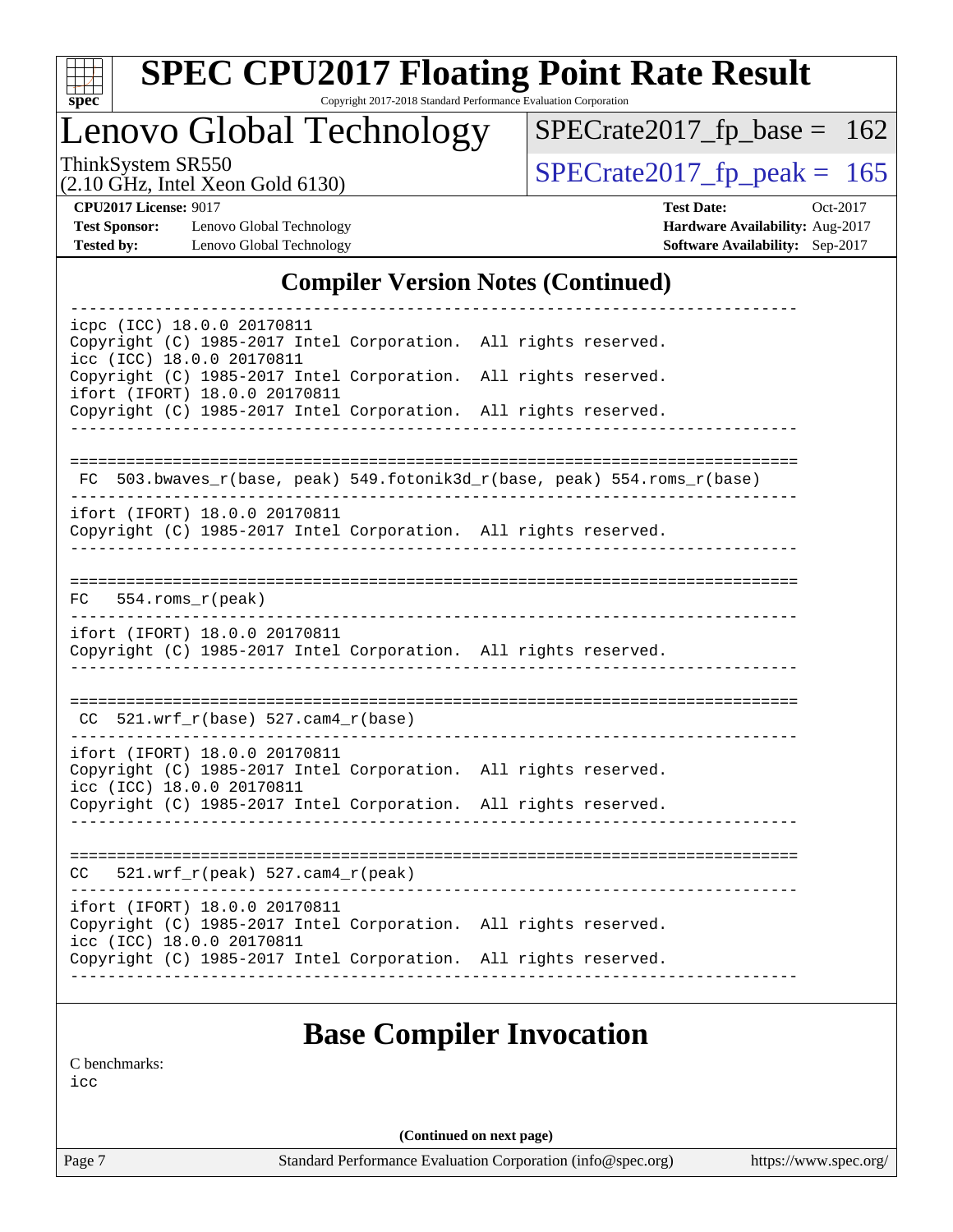

# Lenovo Global Technology

ThinkSystem SR550<br>  $(2.10 \text{ GHz})$  Intel Xeon Gold 6130)  $SPECTate2017_fp\_base = 162$ 

(2.10 GHz, Intel Xeon Gold 6130)

**[Test Sponsor:](http://www.spec.org/auto/cpu2017/Docs/result-fields.html#TestSponsor)** Lenovo Global Technology **[Hardware Availability:](http://www.spec.org/auto/cpu2017/Docs/result-fields.html#HardwareAvailability)** Aug-2017 **[Tested by:](http://www.spec.org/auto/cpu2017/Docs/result-fields.html#Testedby)** Lenovo Global Technology **[Software Availability:](http://www.spec.org/auto/cpu2017/Docs/result-fields.html#SoftwareAvailability)** Sep-2017

**[CPU2017 License:](http://www.spec.org/auto/cpu2017/Docs/result-fields.html#CPU2017License)** 9017 **[Test Date:](http://www.spec.org/auto/cpu2017/Docs/result-fields.html#TestDate)** Oct-2017

### **[Base Compiler Invocation \(Continued\)](http://www.spec.org/auto/cpu2017/Docs/result-fields.html#BaseCompilerInvocation)**

[C++ benchmarks:](http://www.spec.org/auto/cpu2017/Docs/result-fields.html#CXXbenchmarks) [icpc](http://www.spec.org/cpu2017/results/res2017q4/cpu2017-20171128-01312.flags.html#user_CXXbase_intel_icpc_18.0_c510b6838c7f56d33e37e94d029a35b4a7bccf4766a728ee175e80a419847e808290a9b78be685c44ab727ea267ec2f070ec5dc83b407c0218cded6866a35d07)

[Fortran benchmarks](http://www.spec.org/auto/cpu2017/Docs/result-fields.html#Fortranbenchmarks): [ifort](http://www.spec.org/cpu2017/results/res2017q4/cpu2017-20171128-01312.flags.html#user_FCbase_intel_ifort_18.0_8111460550e3ca792625aed983ce982f94888b8b503583aa7ba2b8303487b4d8a21a13e7191a45c5fd58ff318f48f9492884d4413fa793fd88dd292cad7027ca)

[Benchmarks using both Fortran and C](http://www.spec.org/auto/cpu2017/Docs/result-fields.html#BenchmarksusingbothFortranandC): [ifort](http://www.spec.org/cpu2017/results/res2017q4/cpu2017-20171128-01312.flags.html#user_CC_FCbase_intel_ifort_18.0_8111460550e3ca792625aed983ce982f94888b8b503583aa7ba2b8303487b4d8a21a13e7191a45c5fd58ff318f48f9492884d4413fa793fd88dd292cad7027ca) [icc](http://www.spec.org/cpu2017/results/res2017q4/cpu2017-20171128-01312.flags.html#user_CC_FCbase_intel_icc_18.0_66fc1ee009f7361af1fbd72ca7dcefbb700085f36577c54f309893dd4ec40d12360134090235512931783d35fd58c0460139e722d5067c5574d8eaf2b3e37e92)

[Benchmarks using both C and C++](http://www.spec.org/auto/cpu2017/Docs/result-fields.html#BenchmarksusingbothCandCXX): [icpc](http://www.spec.org/cpu2017/results/res2017q4/cpu2017-20171128-01312.flags.html#user_CC_CXXbase_intel_icpc_18.0_c510b6838c7f56d33e37e94d029a35b4a7bccf4766a728ee175e80a419847e808290a9b78be685c44ab727ea267ec2f070ec5dc83b407c0218cded6866a35d07) [icc](http://www.spec.org/cpu2017/results/res2017q4/cpu2017-20171128-01312.flags.html#user_CC_CXXbase_intel_icc_18.0_66fc1ee009f7361af1fbd72ca7dcefbb700085f36577c54f309893dd4ec40d12360134090235512931783d35fd58c0460139e722d5067c5574d8eaf2b3e37e92)

[Benchmarks using Fortran, C, and C++:](http://www.spec.org/auto/cpu2017/Docs/result-fields.html#BenchmarksusingFortranCandCXX) [icpc](http://www.spec.org/cpu2017/results/res2017q4/cpu2017-20171128-01312.flags.html#user_CC_CXX_FCbase_intel_icpc_18.0_c510b6838c7f56d33e37e94d029a35b4a7bccf4766a728ee175e80a419847e808290a9b78be685c44ab727ea267ec2f070ec5dc83b407c0218cded6866a35d07) [icc](http://www.spec.org/cpu2017/results/res2017q4/cpu2017-20171128-01312.flags.html#user_CC_CXX_FCbase_intel_icc_18.0_66fc1ee009f7361af1fbd72ca7dcefbb700085f36577c54f309893dd4ec40d12360134090235512931783d35fd58c0460139e722d5067c5574d8eaf2b3e37e92) [ifort](http://www.spec.org/cpu2017/results/res2017q4/cpu2017-20171128-01312.flags.html#user_CC_CXX_FCbase_intel_ifort_18.0_8111460550e3ca792625aed983ce982f94888b8b503583aa7ba2b8303487b4d8a21a13e7191a45c5fd58ff318f48f9492884d4413fa793fd88dd292cad7027ca)

#### **[Base Portability Flags](http://www.spec.org/auto/cpu2017/Docs/result-fields.html#BasePortabilityFlags)**

 503.bwaves\_r: [-DSPEC\\_LP64](http://www.spec.org/cpu2017/results/res2017q4/cpu2017-20171128-01312.flags.html#suite_basePORTABILITY503_bwaves_r_DSPEC_LP64) 507.cactuBSSN\_r: [-DSPEC\\_LP64](http://www.spec.org/cpu2017/results/res2017q4/cpu2017-20171128-01312.flags.html#suite_basePORTABILITY507_cactuBSSN_r_DSPEC_LP64) 508.namd\_r: [-DSPEC\\_LP64](http://www.spec.org/cpu2017/results/res2017q4/cpu2017-20171128-01312.flags.html#suite_basePORTABILITY508_namd_r_DSPEC_LP64) 510.parest\_r: [-DSPEC\\_LP64](http://www.spec.org/cpu2017/results/res2017q4/cpu2017-20171128-01312.flags.html#suite_basePORTABILITY510_parest_r_DSPEC_LP64) 511.povray\_r: [-DSPEC\\_LP64](http://www.spec.org/cpu2017/results/res2017q4/cpu2017-20171128-01312.flags.html#suite_basePORTABILITY511_povray_r_DSPEC_LP64) 519.lbm\_r: [-DSPEC\\_LP64](http://www.spec.org/cpu2017/results/res2017q4/cpu2017-20171128-01312.flags.html#suite_basePORTABILITY519_lbm_r_DSPEC_LP64) 521.wrf\_r: [-DSPEC\\_LP64](http://www.spec.org/cpu2017/results/res2017q4/cpu2017-20171128-01312.flags.html#suite_basePORTABILITY521_wrf_r_DSPEC_LP64) [-DSPEC\\_CASE\\_FLAG](http://www.spec.org/cpu2017/results/res2017q4/cpu2017-20171128-01312.flags.html#b521.wrf_r_baseCPORTABILITY_DSPEC_CASE_FLAG) [-convert big\\_endian](http://www.spec.org/cpu2017/results/res2017q4/cpu2017-20171128-01312.flags.html#user_baseFPORTABILITY521_wrf_r_convert_big_endian_c3194028bc08c63ac5d04de18c48ce6d347e4e562e8892b8bdbdc0214820426deb8554edfa529a3fb25a586e65a3d812c835984020483e7e73212c4d31a38223) 526.blender\_r: [-DSPEC\\_LP64](http://www.spec.org/cpu2017/results/res2017q4/cpu2017-20171128-01312.flags.html#suite_basePORTABILITY526_blender_r_DSPEC_LP64) [-DSPEC\\_LINUX](http://www.spec.org/cpu2017/results/res2017q4/cpu2017-20171128-01312.flags.html#b526.blender_r_baseCPORTABILITY_DSPEC_LINUX) [-funsigned-char](http://www.spec.org/cpu2017/results/res2017q4/cpu2017-20171128-01312.flags.html#user_baseCPORTABILITY526_blender_r_force_uchar_40c60f00ab013830e2dd6774aeded3ff59883ba5a1fc5fc14077f794d777847726e2a5858cbc7672e36e1b067e7e5c1d9a74f7176df07886a243d7cc18edfe67) 527.cam4\_r: [-DSPEC\\_LP64](http://www.spec.org/cpu2017/results/res2017q4/cpu2017-20171128-01312.flags.html#suite_basePORTABILITY527_cam4_r_DSPEC_LP64) [-DSPEC\\_CASE\\_FLAG](http://www.spec.org/cpu2017/results/res2017q4/cpu2017-20171128-01312.flags.html#b527.cam4_r_baseCPORTABILITY_DSPEC_CASE_FLAG) 538.imagick\_r: [-DSPEC\\_LP64](http://www.spec.org/cpu2017/results/res2017q4/cpu2017-20171128-01312.flags.html#suite_basePORTABILITY538_imagick_r_DSPEC_LP64) 544.nab\_r: [-DSPEC\\_LP64](http://www.spec.org/cpu2017/results/res2017q4/cpu2017-20171128-01312.flags.html#suite_basePORTABILITY544_nab_r_DSPEC_LP64) 549.fotonik3d\_r: [-DSPEC\\_LP64](http://www.spec.org/cpu2017/results/res2017q4/cpu2017-20171128-01312.flags.html#suite_basePORTABILITY549_fotonik3d_r_DSPEC_LP64) 554.roms\_r: [-DSPEC\\_LP64](http://www.spec.org/cpu2017/results/res2017q4/cpu2017-20171128-01312.flags.html#suite_basePORTABILITY554_roms_r_DSPEC_LP64)

### **[Base Optimization Flags](http://www.spec.org/auto/cpu2017/Docs/result-fields.html#BaseOptimizationFlags)**

[C benchmarks](http://www.spec.org/auto/cpu2017/Docs/result-fields.html#Cbenchmarks):

[-xCORE-AVX2](http://www.spec.org/cpu2017/results/res2017q4/cpu2017-20171128-01312.flags.html#user_CCbase_f-xCORE-AVX2) [-ipo](http://www.spec.org/cpu2017/results/res2017q4/cpu2017-20171128-01312.flags.html#user_CCbase_f-ipo) [-O3](http://www.spec.org/cpu2017/results/res2017q4/cpu2017-20171128-01312.flags.html#user_CCbase_f-O3) [-no-prec-div](http://www.spec.org/cpu2017/results/res2017q4/cpu2017-20171128-01312.flags.html#user_CCbase_f-no-prec-div) [-qopt-prefetch](http://www.spec.org/cpu2017/results/res2017q4/cpu2017-20171128-01312.flags.html#user_CCbase_f-qopt-prefetch) [-ffinite-math-only](http://www.spec.org/cpu2017/results/res2017q4/cpu2017-20171128-01312.flags.html#user_CCbase_f_finite_math_only_cb91587bd2077682c4b38af759c288ed7c732db004271a9512da14a4f8007909a5f1427ecbf1a0fb78ff2a814402c6114ac565ca162485bbcae155b5e4258871) [-qopt-mem-layout-trans=3](http://www.spec.org/cpu2017/results/res2017q4/cpu2017-20171128-01312.flags.html#user_CCbase_f-qopt-mem-layout-trans_de80db37974c74b1f0e20d883f0b675c88c3b01e9d123adea9b28688d64333345fb62bc4a798493513fdb68f60282f9a726aa07f478b2f7113531aecce732043)

[C++ benchmarks:](http://www.spec.org/auto/cpu2017/Docs/result-fields.html#CXXbenchmarks) [-xCORE-AVX2](http://www.spec.org/cpu2017/results/res2017q4/cpu2017-20171128-01312.flags.html#user_CXXbase_f-xCORE-AVX2) [-ipo](http://www.spec.org/cpu2017/results/res2017q4/cpu2017-20171128-01312.flags.html#user_CXXbase_f-ipo) [-O3](http://www.spec.org/cpu2017/results/res2017q4/cpu2017-20171128-01312.flags.html#user_CXXbase_f-O3) [-no-prec-div](http://www.spec.org/cpu2017/results/res2017q4/cpu2017-20171128-01312.flags.html#user_CXXbase_f-no-prec-div) [-qopt-prefetch](http://www.spec.org/cpu2017/results/res2017q4/cpu2017-20171128-01312.flags.html#user_CXXbase_f-qopt-prefetch) [-ffinite-math-only](http://www.spec.org/cpu2017/results/res2017q4/cpu2017-20171128-01312.flags.html#user_CXXbase_f_finite_math_only_cb91587bd2077682c4b38af759c288ed7c732db004271a9512da14a4f8007909a5f1427ecbf1a0fb78ff2a814402c6114ac565ca162485bbcae155b5e4258871) [-qopt-mem-layout-trans=3](http://www.spec.org/cpu2017/results/res2017q4/cpu2017-20171128-01312.flags.html#user_CXXbase_f-qopt-mem-layout-trans_de80db37974c74b1f0e20d883f0b675c88c3b01e9d123adea9b28688d64333345fb62bc4a798493513fdb68f60282f9a726aa07f478b2f7113531aecce732043)

**(Continued on next page)**

Page 8 Standard Performance Evaluation Corporation [\(info@spec.org\)](mailto:info@spec.org) <https://www.spec.org/>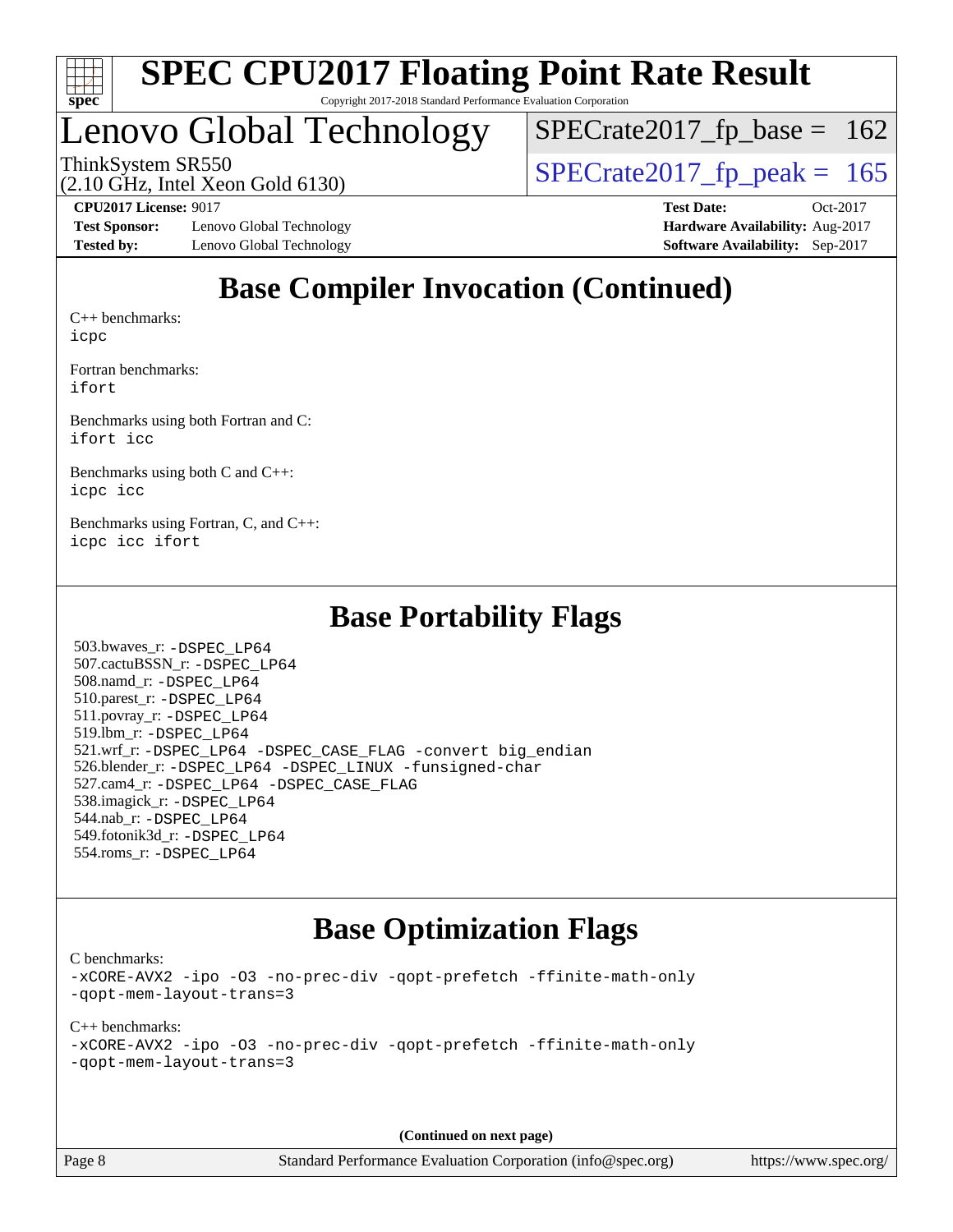

# Lenovo Global Technology

ThinkSystem SR550<br>  $(2.10 \text{ GHz})$  Intel Xeon Gold 6130)  $SPECTate2017_fp\_base = 162$ 

(2.10 GHz, Intel Xeon Gold 6130)

**[Test Sponsor:](http://www.spec.org/auto/cpu2017/Docs/result-fields.html#TestSponsor)** Lenovo Global Technology **[Hardware Availability:](http://www.spec.org/auto/cpu2017/Docs/result-fields.html#HardwareAvailability)** Aug-2017 **[Tested by:](http://www.spec.org/auto/cpu2017/Docs/result-fields.html#Testedby)** Lenovo Global Technology **[Software Availability:](http://www.spec.org/auto/cpu2017/Docs/result-fields.html#SoftwareAvailability)** Sep-2017

**[CPU2017 License:](http://www.spec.org/auto/cpu2017/Docs/result-fields.html#CPU2017License)** 9017 **[Test Date:](http://www.spec.org/auto/cpu2017/Docs/result-fields.html#TestDate)** Oct-2017

### **[Base Optimization Flags \(Continued\)](http://www.spec.org/auto/cpu2017/Docs/result-fields.html#BaseOptimizationFlags)**

[Fortran benchmarks](http://www.spec.org/auto/cpu2017/Docs/result-fields.html#Fortranbenchmarks):

[-xCORE-AVX2](http://www.spec.org/cpu2017/results/res2017q4/cpu2017-20171128-01312.flags.html#user_FCbase_f-xCORE-AVX2) [-ipo](http://www.spec.org/cpu2017/results/res2017q4/cpu2017-20171128-01312.flags.html#user_FCbase_f-ipo) [-O3](http://www.spec.org/cpu2017/results/res2017q4/cpu2017-20171128-01312.flags.html#user_FCbase_f-O3) [-no-prec-div](http://www.spec.org/cpu2017/results/res2017q4/cpu2017-20171128-01312.flags.html#user_FCbase_f-no-prec-div) [-qopt-prefetch](http://www.spec.org/cpu2017/results/res2017q4/cpu2017-20171128-01312.flags.html#user_FCbase_f-qopt-prefetch) [-ffinite-math-only](http://www.spec.org/cpu2017/results/res2017q4/cpu2017-20171128-01312.flags.html#user_FCbase_f_finite_math_only_cb91587bd2077682c4b38af759c288ed7c732db004271a9512da14a4f8007909a5f1427ecbf1a0fb78ff2a814402c6114ac565ca162485bbcae155b5e4258871) [-qopt-mem-layout-trans=3](http://www.spec.org/cpu2017/results/res2017q4/cpu2017-20171128-01312.flags.html#user_FCbase_f-qopt-mem-layout-trans_de80db37974c74b1f0e20d883f0b675c88c3b01e9d123adea9b28688d64333345fb62bc4a798493513fdb68f60282f9a726aa07f478b2f7113531aecce732043) [-nostandard-realloc-lhs](http://www.spec.org/cpu2017/results/res2017q4/cpu2017-20171128-01312.flags.html#user_FCbase_f_2003_std_realloc_82b4557e90729c0f113870c07e44d33d6f5a304b4f63d4c15d2d0f1fab99f5daaed73bdb9275d9ae411527f28b936061aa8b9c8f2d63842963b95c9dd6426b8a) [-align array32byte](http://www.spec.org/cpu2017/results/res2017q4/cpu2017-20171128-01312.flags.html#user_FCbase_align_array32byte_b982fe038af199962ba9a80c053b8342c548c85b40b8e86eb3cc33dee0d7986a4af373ac2d51c3f7cf710a18d62fdce2948f201cd044323541f22fc0fffc51b6) [Benchmarks using both Fortran and C](http://www.spec.org/auto/cpu2017/Docs/result-fields.html#BenchmarksusingbothFortranandC): [-xCORE-AVX2](http://www.spec.org/cpu2017/results/res2017q4/cpu2017-20171128-01312.flags.html#user_CC_FCbase_f-xCORE-AVX2) [-ipo](http://www.spec.org/cpu2017/results/res2017q4/cpu2017-20171128-01312.flags.html#user_CC_FCbase_f-ipo) [-O3](http://www.spec.org/cpu2017/results/res2017q4/cpu2017-20171128-01312.flags.html#user_CC_FCbase_f-O3) [-no-prec-div](http://www.spec.org/cpu2017/results/res2017q4/cpu2017-20171128-01312.flags.html#user_CC_FCbase_f-no-prec-div) [-qopt-prefetch](http://www.spec.org/cpu2017/results/res2017q4/cpu2017-20171128-01312.flags.html#user_CC_FCbase_f-qopt-prefetch) [-ffinite-math-only](http://www.spec.org/cpu2017/results/res2017q4/cpu2017-20171128-01312.flags.html#user_CC_FCbase_f_finite_math_only_cb91587bd2077682c4b38af759c288ed7c732db004271a9512da14a4f8007909a5f1427ecbf1a0fb78ff2a814402c6114ac565ca162485bbcae155b5e4258871) [-qopt-mem-layout-trans=3](http://www.spec.org/cpu2017/results/res2017q4/cpu2017-20171128-01312.flags.html#user_CC_FCbase_f-qopt-mem-layout-trans_de80db37974c74b1f0e20d883f0b675c88c3b01e9d123adea9b28688d64333345fb62bc4a798493513fdb68f60282f9a726aa07f478b2f7113531aecce732043) [-nostandard-realloc-lhs](http://www.spec.org/cpu2017/results/res2017q4/cpu2017-20171128-01312.flags.html#user_CC_FCbase_f_2003_std_realloc_82b4557e90729c0f113870c07e44d33d6f5a304b4f63d4c15d2d0f1fab99f5daaed73bdb9275d9ae411527f28b936061aa8b9c8f2d63842963b95c9dd6426b8a) [-align array32byte](http://www.spec.org/cpu2017/results/res2017q4/cpu2017-20171128-01312.flags.html#user_CC_FCbase_align_array32byte_b982fe038af199962ba9a80c053b8342c548c85b40b8e86eb3cc33dee0d7986a4af373ac2d51c3f7cf710a18d62fdce2948f201cd044323541f22fc0fffc51b6) [Benchmarks using both C and C++](http://www.spec.org/auto/cpu2017/Docs/result-fields.html#BenchmarksusingbothCandCXX): [-xCORE-AVX2](http://www.spec.org/cpu2017/results/res2017q4/cpu2017-20171128-01312.flags.html#user_CC_CXXbase_f-xCORE-AVX2) [-ipo](http://www.spec.org/cpu2017/results/res2017q4/cpu2017-20171128-01312.flags.html#user_CC_CXXbase_f-ipo) [-O3](http://www.spec.org/cpu2017/results/res2017q4/cpu2017-20171128-01312.flags.html#user_CC_CXXbase_f-O3) [-no-prec-div](http://www.spec.org/cpu2017/results/res2017q4/cpu2017-20171128-01312.flags.html#user_CC_CXXbase_f-no-prec-div) [-qopt-prefetch](http://www.spec.org/cpu2017/results/res2017q4/cpu2017-20171128-01312.flags.html#user_CC_CXXbase_f-qopt-prefetch) [-ffinite-math-only](http://www.spec.org/cpu2017/results/res2017q4/cpu2017-20171128-01312.flags.html#user_CC_CXXbase_f_finite_math_only_cb91587bd2077682c4b38af759c288ed7c732db004271a9512da14a4f8007909a5f1427ecbf1a0fb78ff2a814402c6114ac565ca162485bbcae155b5e4258871) [-qopt-mem-layout-trans=3](http://www.spec.org/cpu2017/results/res2017q4/cpu2017-20171128-01312.flags.html#user_CC_CXXbase_f-qopt-mem-layout-trans_de80db37974c74b1f0e20d883f0b675c88c3b01e9d123adea9b28688d64333345fb62bc4a798493513fdb68f60282f9a726aa07f478b2f7113531aecce732043) [Benchmarks using Fortran, C, and C++:](http://www.spec.org/auto/cpu2017/Docs/result-fields.html#BenchmarksusingFortranCandCXX) [-xCORE-AVX2](http://www.spec.org/cpu2017/results/res2017q4/cpu2017-20171128-01312.flags.html#user_CC_CXX_FCbase_f-xCORE-AVX2) [-ipo](http://www.spec.org/cpu2017/results/res2017q4/cpu2017-20171128-01312.flags.html#user_CC_CXX_FCbase_f-ipo) [-O3](http://www.spec.org/cpu2017/results/res2017q4/cpu2017-20171128-01312.flags.html#user_CC_CXX_FCbase_f-O3) [-no-prec-div](http://www.spec.org/cpu2017/results/res2017q4/cpu2017-20171128-01312.flags.html#user_CC_CXX_FCbase_f-no-prec-div) [-qopt-prefetch](http://www.spec.org/cpu2017/results/res2017q4/cpu2017-20171128-01312.flags.html#user_CC_CXX_FCbase_f-qopt-prefetch) [-ffinite-math-only](http://www.spec.org/cpu2017/results/res2017q4/cpu2017-20171128-01312.flags.html#user_CC_CXX_FCbase_f_finite_math_only_cb91587bd2077682c4b38af759c288ed7c732db004271a9512da14a4f8007909a5f1427ecbf1a0fb78ff2a814402c6114ac565ca162485bbcae155b5e4258871) [-qopt-mem-layout-trans=3](http://www.spec.org/cpu2017/results/res2017q4/cpu2017-20171128-01312.flags.html#user_CC_CXX_FCbase_f-qopt-mem-layout-trans_de80db37974c74b1f0e20d883f0b675c88c3b01e9d123adea9b28688d64333345fb62bc4a798493513fdb68f60282f9a726aa07f478b2f7113531aecce732043) [-nostandard-realloc-lhs](http://www.spec.org/cpu2017/results/res2017q4/cpu2017-20171128-01312.flags.html#user_CC_CXX_FCbase_f_2003_std_realloc_82b4557e90729c0f113870c07e44d33d6f5a304b4f63d4c15d2d0f1fab99f5daaed73bdb9275d9ae411527f28b936061aa8b9c8f2d63842963b95c9dd6426b8a) [-align array32byte](http://www.spec.org/cpu2017/results/res2017q4/cpu2017-20171128-01312.flags.html#user_CC_CXX_FCbase_align_array32byte_b982fe038af199962ba9a80c053b8342c548c85b40b8e86eb3cc33dee0d7986a4af373ac2d51c3f7cf710a18d62fdce2948f201cd044323541f22fc0fffc51b6)

**[Base Other Flags](http://www.spec.org/auto/cpu2017/Docs/result-fields.html#BaseOtherFlags)**

[C benchmarks](http://www.spec.org/auto/cpu2017/Docs/result-fields.html#Cbenchmarks):  $-m64 - std= c11$  $-m64 - std= c11$ 

[C++ benchmarks:](http://www.spec.org/auto/cpu2017/Docs/result-fields.html#CXXbenchmarks) [-m64](http://www.spec.org/cpu2017/results/res2017q4/cpu2017-20171128-01312.flags.html#user_CXXbase_intel_intel64_18.0_af43caccfc8ded86e7699f2159af6efc7655f51387b94da716254467f3c01020a5059329e2569e4053f409e7c9202a7efc638f7a6d1ffb3f52dea4a3e31d82ab)

[Fortran benchmarks](http://www.spec.org/auto/cpu2017/Docs/result-fields.html#Fortranbenchmarks): [-m64](http://www.spec.org/cpu2017/results/res2017q4/cpu2017-20171128-01312.flags.html#user_FCbase_intel_intel64_18.0_af43caccfc8ded86e7699f2159af6efc7655f51387b94da716254467f3c01020a5059329e2569e4053f409e7c9202a7efc638f7a6d1ffb3f52dea4a3e31d82ab)

[Benchmarks using both Fortran and C](http://www.spec.org/auto/cpu2017/Docs/result-fields.html#BenchmarksusingbothFortranandC):  $-m64$   $-std=cl1$ 

[Benchmarks using both C and C++](http://www.spec.org/auto/cpu2017/Docs/result-fields.html#BenchmarksusingbothCandCXX):  $-m64 - std= c11$  $-m64 - std= c11$ 

[Benchmarks using Fortran, C, and C++:](http://www.spec.org/auto/cpu2017/Docs/result-fields.html#BenchmarksusingFortranCandCXX)  $-m64 - std= c11$  $-m64 - std= c11$ 

### **[Peak Compiler Invocation](http://www.spec.org/auto/cpu2017/Docs/result-fields.html#PeakCompilerInvocation)**

[C benchmarks](http://www.spec.org/auto/cpu2017/Docs/result-fields.html#Cbenchmarks): [icc](http://www.spec.org/cpu2017/results/res2017q4/cpu2017-20171128-01312.flags.html#user_CCpeak_intel_icc_18.0_66fc1ee009f7361af1fbd72ca7dcefbb700085f36577c54f309893dd4ec40d12360134090235512931783d35fd58c0460139e722d5067c5574d8eaf2b3e37e92)

**(Continued on next page)**

Page 9 Standard Performance Evaluation Corporation [\(info@spec.org\)](mailto:info@spec.org) <https://www.spec.org/>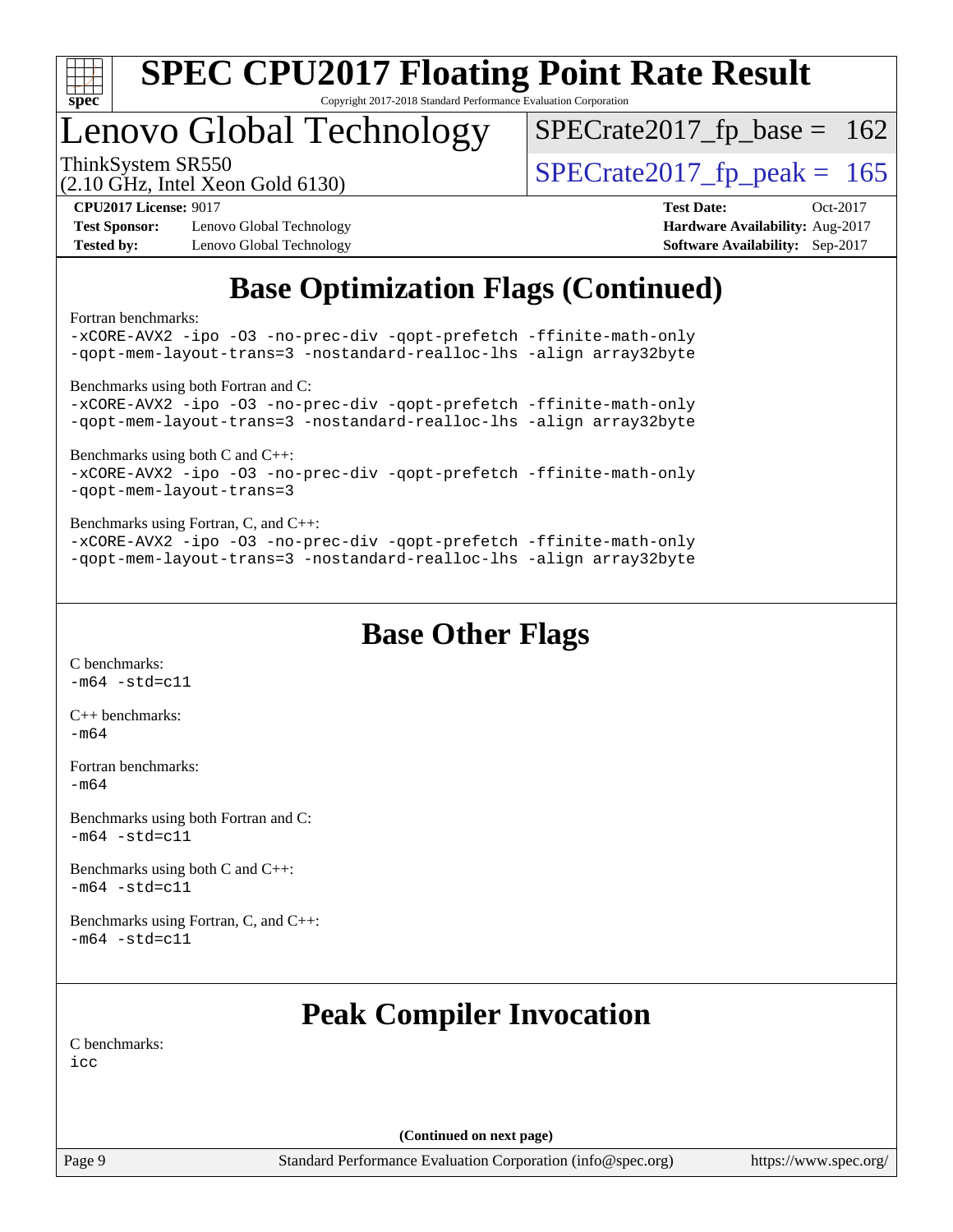

# Lenovo Global Technology

ThinkSystem SR550<br>  $(2.10 \text{ GHz})$  Intel Xeon Gold 6130)  $SPECTate2017_fp\_base = 162$ 

(2.10 GHz, Intel Xeon Gold 6130)

**[Test Sponsor:](http://www.spec.org/auto/cpu2017/Docs/result-fields.html#TestSponsor)** Lenovo Global Technology **[Hardware Availability:](http://www.spec.org/auto/cpu2017/Docs/result-fields.html#HardwareAvailability)** Aug-2017 **[Tested by:](http://www.spec.org/auto/cpu2017/Docs/result-fields.html#Testedby)** Lenovo Global Technology **[Software Availability:](http://www.spec.org/auto/cpu2017/Docs/result-fields.html#SoftwareAvailability)** Sep-2017

**[CPU2017 License:](http://www.spec.org/auto/cpu2017/Docs/result-fields.html#CPU2017License)** 9017 **[Test Date:](http://www.spec.org/auto/cpu2017/Docs/result-fields.html#TestDate)** Oct-2017

### **[Peak Compiler Invocation \(Continued\)](http://www.spec.org/auto/cpu2017/Docs/result-fields.html#PeakCompilerInvocation)**

[C++ benchmarks:](http://www.spec.org/auto/cpu2017/Docs/result-fields.html#CXXbenchmarks) [icpc](http://www.spec.org/cpu2017/results/res2017q4/cpu2017-20171128-01312.flags.html#user_CXXpeak_intel_icpc_18.0_c510b6838c7f56d33e37e94d029a35b4a7bccf4766a728ee175e80a419847e808290a9b78be685c44ab727ea267ec2f070ec5dc83b407c0218cded6866a35d07)

[Fortran benchmarks](http://www.spec.org/auto/cpu2017/Docs/result-fields.html#Fortranbenchmarks): [ifort](http://www.spec.org/cpu2017/results/res2017q4/cpu2017-20171128-01312.flags.html#user_FCpeak_intel_ifort_18.0_8111460550e3ca792625aed983ce982f94888b8b503583aa7ba2b8303487b4d8a21a13e7191a45c5fd58ff318f48f9492884d4413fa793fd88dd292cad7027ca)

[Benchmarks using both Fortran and C](http://www.spec.org/auto/cpu2017/Docs/result-fields.html#BenchmarksusingbothFortranandC): [ifort](http://www.spec.org/cpu2017/results/res2017q4/cpu2017-20171128-01312.flags.html#user_CC_FCpeak_intel_ifort_18.0_8111460550e3ca792625aed983ce982f94888b8b503583aa7ba2b8303487b4d8a21a13e7191a45c5fd58ff318f48f9492884d4413fa793fd88dd292cad7027ca) [icc](http://www.spec.org/cpu2017/results/res2017q4/cpu2017-20171128-01312.flags.html#user_CC_FCpeak_intel_icc_18.0_66fc1ee009f7361af1fbd72ca7dcefbb700085f36577c54f309893dd4ec40d12360134090235512931783d35fd58c0460139e722d5067c5574d8eaf2b3e37e92)

[Benchmarks using both C and C++](http://www.spec.org/auto/cpu2017/Docs/result-fields.html#BenchmarksusingbothCandCXX): [icpc](http://www.spec.org/cpu2017/results/res2017q4/cpu2017-20171128-01312.flags.html#user_CC_CXXpeak_intel_icpc_18.0_c510b6838c7f56d33e37e94d029a35b4a7bccf4766a728ee175e80a419847e808290a9b78be685c44ab727ea267ec2f070ec5dc83b407c0218cded6866a35d07) [icc](http://www.spec.org/cpu2017/results/res2017q4/cpu2017-20171128-01312.flags.html#user_CC_CXXpeak_intel_icc_18.0_66fc1ee009f7361af1fbd72ca7dcefbb700085f36577c54f309893dd4ec40d12360134090235512931783d35fd58c0460139e722d5067c5574d8eaf2b3e37e92)

[Benchmarks using Fortran, C, and C++:](http://www.spec.org/auto/cpu2017/Docs/result-fields.html#BenchmarksusingFortranCandCXX) [icpc](http://www.spec.org/cpu2017/results/res2017q4/cpu2017-20171128-01312.flags.html#user_CC_CXX_FCpeak_intel_icpc_18.0_c510b6838c7f56d33e37e94d029a35b4a7bccf4766a728ee175e80a419847e808290a9b78be685c44ab727ea267ec2f070ec5dc83b407c0218cded6866a35d07) [icc](http://www.spec.org/cpu2017/results/res2017q4/cpu2017-20171128-01312.flags.html#user_CC_CXX_FCpeak_intel_icc_18.0_66fc1ee009f7361af1fbd72ca7dcefbb700085f36577c54f309893dd4ec40d12360134090235512931783d35fd58c0460139e722d5067c5574d8eaf2b3e37e92) [ifort](http://www.spec.org/cpu2017/results/res2017q4/cpu2017-20171128-01312.flags.html#user_CC_CXX_FCpeak_intel_ifort_18.0_8111460550e3ca792625aed983ce982f94888b8b503583aa7ba2b8303487b4d8a21a13e7191a45c5fd58ff318f48f9492884d4413fa793fd88dd292cad7027ca)

#### **[Peak Portability Flags](http://www.spec.org/auto/cpu2017/Docs/result-fields.html#PeakPortabilityFlags)**

Same as Base Portability Flags

### **[Peak Optimization Flags](http://www.spec.org/auto/cpu2017/Docs/result-fields.html#PeakOptimizationFlags)**

[C benchmarks](http://www.spec.org/auto/cpu2017/Docs/result-fields.html#Cbenchmarks):

```
519.lbm_r: -ipo -\text{xCORE-AVX2} -03-no-prec-div -qopt-prefetch -ffinite-math-only
-qopt-mem-layout-trans=3
 538.imagick_r: -xCORE-AVX2 -ipo -O3 -no-prec-div -qopt-prefetch
-ffinite-math-only -qopt-mem-layout-trans=3
 544.nab_r: Same as 519.lbm_r
C++ benchmarks: 
-prof-gen(pass 1) -prof-use(pass 2) -ipo -xCORE-AVX2 -O3
-no-prec-div -qopt-prefetch -ffinite-math-only
-qopt-mem-layout-trans=3
Fortran benchmarks: 
 503.bwaves_r: -xCORE-AVX2 -ipo -O3 -no-prec-div -qopt-prefetch
-ffinite-math-only -qopt-mem-layout-trans=3
-nostandard-realloc-lhs -align array32byte
                                    (Continued on next page)
```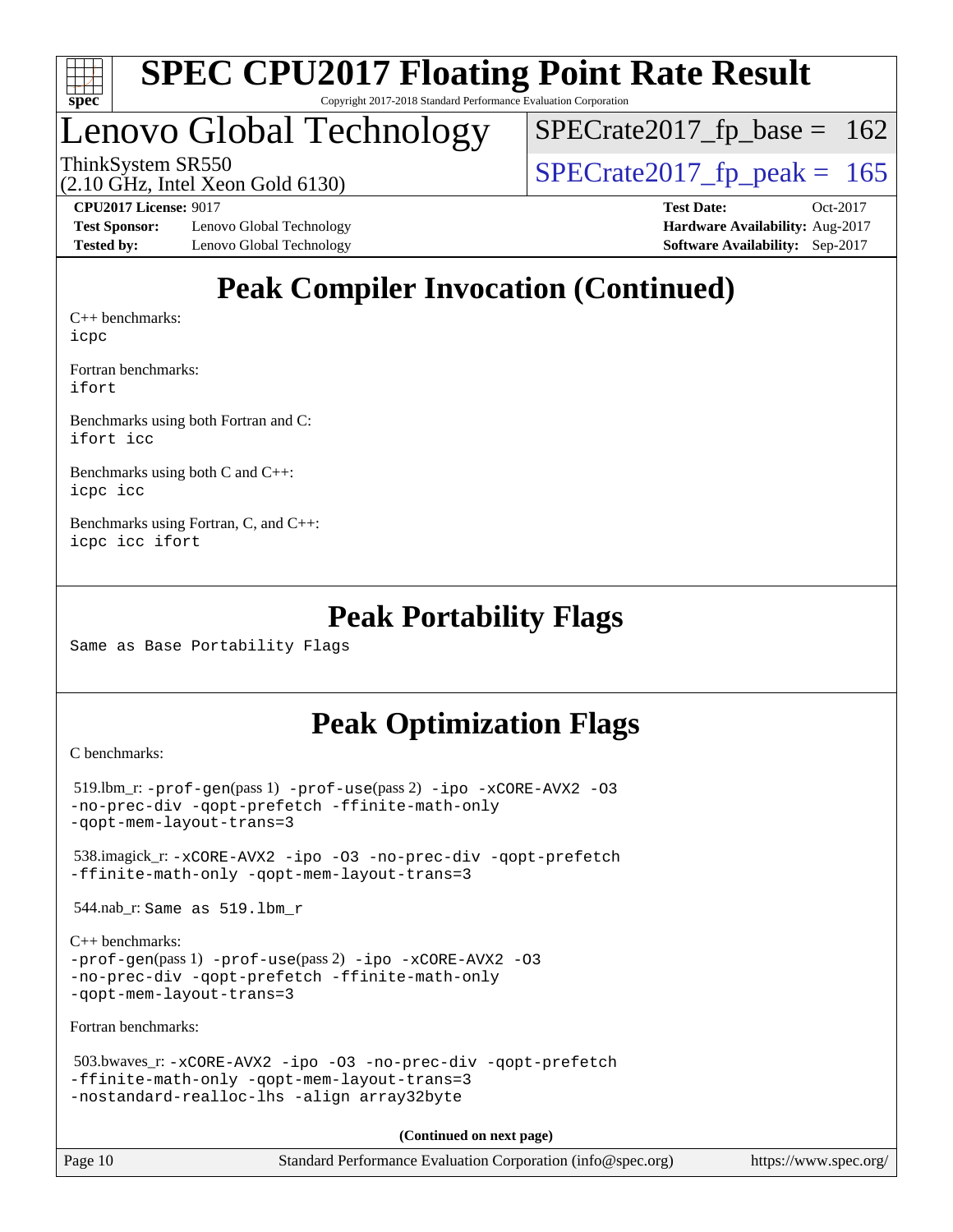

# **[SPEC CPU2017 Floating Point Rate Result](http://www.spec.org/auto/cpu2017/Docs/result-fields.html#SPECCPU2017FloatingPointRateResult)**

Copyright 2017-2018 Standard Performance Evaluation Corporation

# Lenovo Global Technology

ThinkSystem SR550<br>  $\frac{10.047 \text{ J} \cdot \text{m/s}}{2.10 \text{ GHz}}$  [SPECrate2017\\_fp\\_peak =](http://www.spec.org/auto/cpu2017/Docs/result-fields.html#SPECrate2017fppeak) 165  $SPECTate2017_fp\_base = 162$ 

(2.10 GHz, Intel Xeon Gold 6130)

**[CPU2017 License:](http://www.spec.org/auto/cpu2017/Docs/result-fields.html#CPU2017License)** 9017 **[Test Date:](http://www.spec.org/auto/cpu2017/Docs/result-fields.html#TestDate)** Oct-2017

**[Test Sponsor:](http://www.spec.org/auto/cpu2017/Docs/result-fields.html#TestSponsor)** Lenovo Global Technology **[Hardware Availability:](http://www.spec.org/auto/cpu2017/Docs/result-fields.html#HardwareAvailability)** Aug-2017

**[Tested by:](http://www.spec.org/auto/cpu2017/Docs/result-fields.html#Testedby)** Lenovo Global Technology **[Software Availability:](http://www.spec.org/auto/cpu2017/Docs/result-fields.html#SoftwareAvailability)** Sep-2017

### **[Peak Optimization Flags \(Continued\)](http://www.spec.org/auto/cpu2017/Docs/result-fields.html#PeakOptimizationFlags)**

549.fotonik3d\_r: Same as 503.bwaves\_r

 554.roms\_r: [-prof-gen](http://www.spec.org/cpu2017/results/res2017q4/cpu2017-20171128-01312.flags.html#user_peakPASS1_FFLAGSPASS1_LDFLAGS554_roms_r_prof_gen_5aa4926d6013ddb2a31985c654b3eb18169fc0c6952a63635c234f711e6e63dd76e94ad52365559451ec499a2cdb89e4dc58ba4c67ef54ca681ffbe1461d6b36)(pass 1) [-prof-use](http://www.spec.org/cpu2017/results/res2017q4/cpu2017-20171128-01312.flags.html#user_peakPASS2_FFLAGSPASS2_LDFLAGS554_roms_r_prof_use_1a21ceae95f36a2b53c25747139a6c16ca95bd9def2a207b4f0849963b97e94f5260e30a0c64f4bb623698870e679ca08317ef8150905d41bd88c6f78df73f19)(pass 2) [-ipo](http://www.spec.org/cpu2017/results/res2017q4/cpu2017-20171128-01312.flags.html#user_peakPASS1_FOPTIMIZEPASS2_FOPTIMIZE554_roms_r_f-ipo) [-xCORE-AVX2](http://www.spec.org/cpu2017/results/res2017q4/cpu2017-20171128-01312.flags.html#user_peakPASS2_FOPTIMIZE554_roms_r_f-xCORE-AVX2) [-O3](http://www.spec.org/cpu2017/results/res2017q4/cpu2017-20171128-01312.flags.html#user_peakPASS1_FOPTIMIZEPASS2_FOPTIMIZE554_roms_r_f-O3) [-no-prec-div](http://www.spec.org/cpu2017/results/res2017q4/cpu2017-20171128-01312.flags.html#user_peakPASS1_FOPTIMIZEPASS2_FOPTIMIZE554_roms_r_f-no-prec-div) [-qopt-prefetch](http://www.spec.org/cpu2017/results/res2017q4/cpu2017-20171128-01312.flags.html#user_peakPASS1_FOPTIMIZEPASS2_FOPTIMIZE554_roms_r_f-qopt-prefetch) [-ffinite-math-only](http://www.spec.org/cpu2017/results/res2017q4/cpu2017-20171128-01312.flags.html#user_peakPASS1_FOPTIMIZEPASS2_FOPTIMIZE554_roms_r_f_finite_math_only_cb91587bd2077682c4b38af759c288ed7c732db004271a9512da14a4f8007909a5f1427ecbf1a0fb78ff2a814402c6114ac565ca162485bbcae155b5e4258871) [-qopt-mem-layout-trans=3](http://www.spec.org/cpu2017/results/res2017q4/cpu2017-20171128-01312.flags.html#user_peakPASS1_FOPTIMIZEPASS2_FOPTIMIZE554_roms_r_f-qopt-mem-layout-trans_de80db37974c74b1f0e20d883f0b675c88c3b01e9d123adea9b28688d64333345fb62bc4a798493513fdb68f60282f9a726aa07f478b2f7113531aecce732043) [-nostandard-realloc-lhs](http://www.spec.org/cpu2017/results/res2017q4/cpu2017-20171128-01312.flags.html#user_peakEXTRA_FOPTIMIZE554_roms_r_f_2003_std_realloc_82b4557e90729c0f113870c07e44d33d6f5a304b4f63d4c15d2d0f1fab99f5daaed73bdb9275d9ae411527f28b936061aa8b9c8f2d63842963b95c9dd6426b8a) [-align array32byte](http://www.spec.org/cpu2017/results/res2017q4/cpu2017-20171128-01312.flags.html#user_peakEXTRA_FOPTIMIZE554_roms_r_align_array32byte_b982fe038af199962ba9a80c053b8342c548c85b40b8e86eb3cc33dee0d7986a4af373ac2d51c3f7cf710a18d62fdce2948f201cd044323541f22fc0fffc51b6)

[Benchmarks using both Fortran and C](http://www.spec.org/auto/cpu2017/Docs/result-fields.html#BenchmarksusingbothFortranandC):

[-prof-gen](http://www.spec.org/cpu2017/results/res2017q4/cpu2017-20171128-01312.flags.html#user_CC_FCpeak_prof_gen_5aa4926d6013ddb2a31985c654b3eb18169fc0c6952a63635c234f711e6e63dd76e94ad52365559451ec499a2cdb89e4dc58ba4c67ef54ca681ffbe1461d6b36)(pass 1) [-prof-use](http://www.spec.org/cpu2017/results/res2017q4/cpu2017-20171128-01312.flags.html#user_CC_FCpeak_prof_use_1a21ceae95f36a2b53c25747139a6c16ca95bd9def2a207b4f0849963b97e94f5260e30a0c64f4bb623698870e679ca08317ef8150905d41bd88c6f78df73f19)(pass 2) [-ipo](http://www.spec.org/cpu2017/results/res2017q4/cpu2017-20171128-01312.flags.html#user_CC_FCpeak_f-ipo) [-xCORE-AVX2](http://www.spec.org/cpu2017/results/res2017q4/cpu2017-20171128-01312.flags.html#user_CC_FCpeak_f-xCORE-AVX2) [-O3](http://www.spec.org/cpu2017/results/res2017q4/cpu2017-20171128-01312.flags.html#user_CC_FCpeak_f-O3) [-no-prec-div](http://www.spec.org/cpu2017/results/res2017q4/cpu2017-20171128-01312.flags.html#user_CC_FCpeak_f-no-prec-div) [-qopt-prefetch](http://www.spec.org/cpu2017/results/res2017q4/cpu2017-20171128-01312.flags.html#user_CC_FCpeak_f-qopt-prefetch) [-ffinite-math-only](http://www.spec.org/cpu2017/results/res2017q4/cpu2017-20171128-01312.flags.html#user_CC_FCpeak_f_finite_math_only_cb91587bd2077682c4b38af759c288ed7c732db004271a9512da14a4f8007909a5f1427ecbf1a0fb78ff2a814402c6114ac565ca162485bbcae155b5e4258871) [-qopt-mem-layout-trans=3](http://www.spec.org/cpu2017/results/res2017q4/cpu2017-20171128-01312.flags.html#user_CC_FCpeak_f-qopt-mem-layout-trans_de80db37974c74b1f0e20d883f0b675c88c3b01e9d123adea9b28688d64333345fb62bc4a798493513fdb68f60282f9a726aa07f478b2f7113531aecce732043) [-nostandard-realloc-lhs](http://www.spec.org/cpu2017/results/res2017q4/cpu2017-20171128-01312.flags.html#user_CC_FCpeak_f_2003_std_realloc_82b4557e90729c0f113870c07e44d33d6f5a304b4f63d4c15d2d0f1fab99f5daaed73bdb9275d9ae411527f28b936061aa8b9c8f2d63842963b95c9dd6426b8a) [-align array32byte](http://www.spec.org/cpu2017/results/res2017q4/cpu2017-20171128-01312.flags.html#user_CC_FCpeak_align_array32byte_b982fe038af199962ba9a80c053b8342c548c85b40b8e86eb3cc33dee0d7986a4af373ac2d51c3f7cf710a18d62fdce2948f201cd044323541f22fc0fffc51b6)

[Benchmarks using both C and C++](http://www.spec.org/auto/cpu2017/Docs/result-fields.html#BenchmarksusingbothCandCXX): [-prof-gen](http://www.spec.org/cpu2017/results/res2017q4/cpu2017-20171128-01312.flags.html#user_CC_CXXpeak_prof_gen_5aa4926d6013ddb2a31985c654b3eb18169fc0c6952a63635c234f711e6e63dd76e94ad52365559451ec499a2cdb89e4dc58ba4c67ef54ca681ffbe1461d6b36)(pass 1) [-prof-use](http://www.spec.org/cpu2017/results/res2017q4/cpu2017-20171128-01312.flags.html#user_CC_CXXpeak_prof_use_1a21ceae95f36a2b53c25747139a6c16ca95bd9def2a207b4f0849963b97e94f5260e30a0c64f4bb623698870e679ca08317ef8150905d41bd88c6f78df73f19)(pass 2) [-ipo](http://www.spec.org/cpu2017/results/res2017q4/cpu2017-20171128-01312.flags.html#user_CC_CXXpeak_f-ipo) [-xCORE-AVX2](http://www.spec.org/cpu2017/results/res2017q4/cpu2017-20171128-01312.flags.html#user_CC_CXXpeak_f-xCORE-AVX2) [-O3](http://www.spec.org/cpu2017/results/res2017q4/cpu2017-20171128-01312.flags.html#user_CC_CXXpeak_f-O3) [-no-prec-div](http://www.spec.org/cpu2017/results/res2017q4/cpu2017-20171128-01312.flags.html#user_CC_CXXpeak_f-no-prec-div) [-qopt-prefetch](http://www.spec.org/cpu2017/results/res2017q4/cpu2017-20171128-01312.flags.html#user_CC_CXXpeak_f-qopt-prefetch) [-ffinite-math-only](http://www.spec.org/cpu2017/results/res2017q4/cpu2017-20171128-01312.flags.html#user_CC_CXXpeak_f_finite_math_only_cb91587bd2077682c4b38af759c288ed7c732db004271a9512da14a4f8007909a5f1427ecbf1a0fb78ff2a814402c6114ac565ca162485bbcae155b5e4258871) [-qopt-mem-layout-trans=3](http://www.spec.org/cpu2017/results/res2017q4/cpu2017-20171128-01312.flags.html#user_CC_CXXpeak_f-qopt-mem-layout-trans_de80db37974c74b1f0e20d883f0b675c88c3b01e9d123adea9b28688d64333345fb62bc4a798493513fdb68f60282f9a726aa07f478b2f7113531aecce732043)

```
Benchmarks using Fortran, C, and C++: 
-prof-gen(pass 1) -prof-use(pass 2) -ipo -xCORE-AVX2 -O3
-no-prec-div -qopt-prefetch -ffinite-math-only
-qopt-mem-layout-trans=3 -nostandard-realloc-lhs -align array32byte
```
### **[Peak Other Flags](http://www.spec.org/auto/cpu2017/Docs/result-fields.html#PeakOtherFlags)**

[C benchmarks](http://www.spec.org/auto/cpu2017/Docs/result-fields.html#Cbenchmarks):  $-m64 - std = c11$  $-m64 - std = c11$ [C++ benchmarks:](http://www.spec.org/auto/cpu2017/Docs/result-fields.html#CXXbenchmarks) [-m64](http://www.spec.org/cpu2017/results/res2017q4/cpu2017-20171128-01312.flags.html#user_CXXpeak_intel_intel64_18.0_af43caccfc8ded86e7699f2159af6efc7655f51387b94da716254467f3c01020a5059329e2569e4053f409e7c9202a7efc638f7a6d1ffb3f52dea4a3e31d82ab) [Fortran benchmarks](http://www.spec.org/auto/cpu2017/Docs/result-fields.html#Fortranbenchmarks): [-m64](http://www.spec.org/cpu2017/results/res2017q4/cpu2017-20171128-01312.flags.html#user_FCpeak_intel_intel64_18.0_af43caccfc8ded86e7699f2159af6efc7655f51387b94da716254467f3c01020a5059329e2569e4053f409e7c9202a7efc638f7a6d1ffb3f52dea4a3e31d82ab) [Benchmarks using both Fortran and C](http://www.spec.org/auto/cpu2017/Docs/result-fields.html#BenchmarksusingbothFortranandC):  $-m64$   $-std=cl1$ [Benchmarks using both C and C++](http://www.spec.org/auto/cpu2017/Docs/result-fields.html#BenchmarksusingbothCandCXX):  $-m64 - std= c11$  $-m64 - std= c11$ [Benchmarks using Fortran, C, and C++:](http://www.spec.org/auto/cpu2017/Docs/result-fields.html#BenchmarksusingFortranCandCXX)  $-m64 - std = c11$  $-m64 - std = c11$